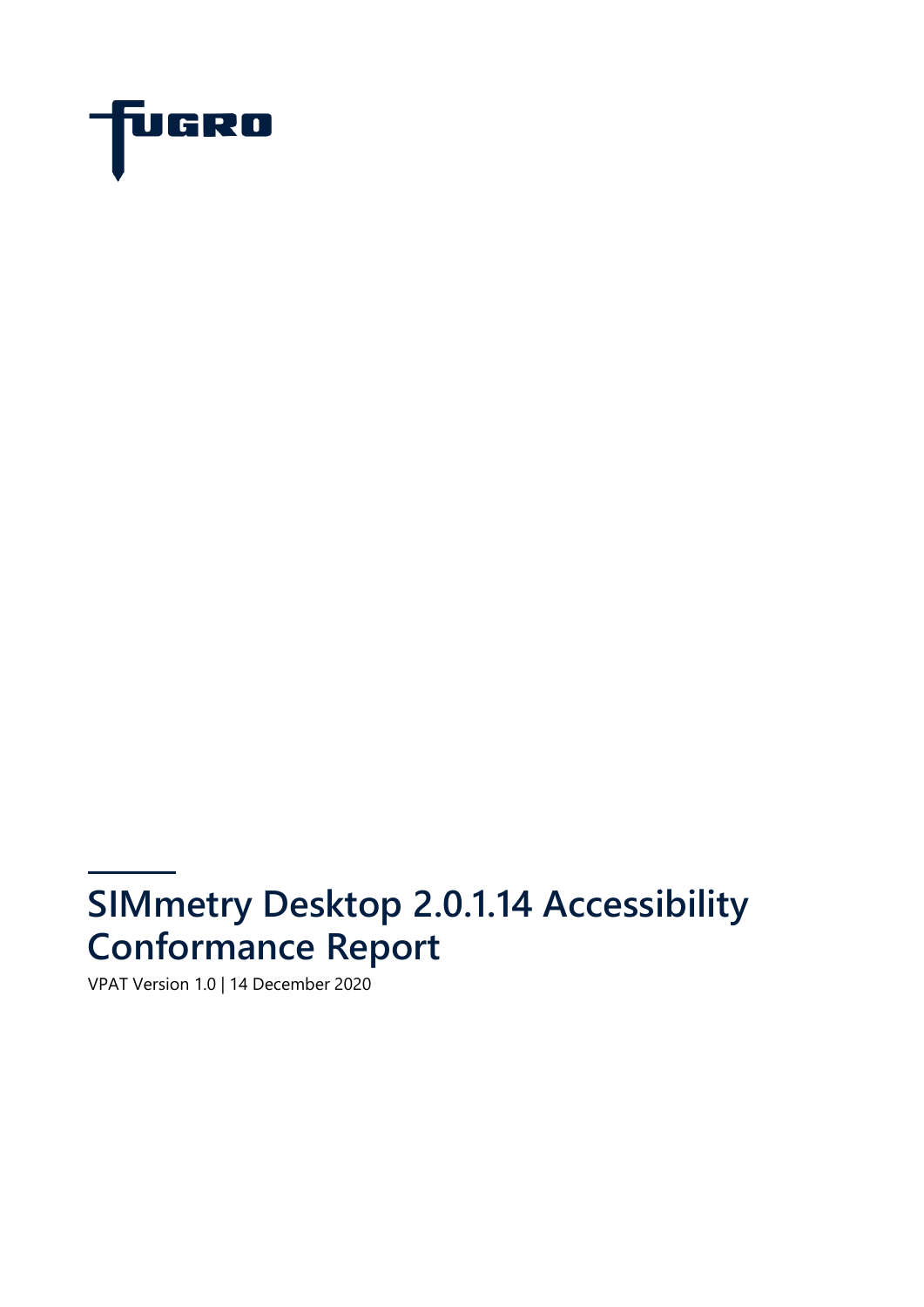## **Contents**

| 1.  | Overview |                                                   |                |
|-----|----------|---------------------------------------------------|----------------|
| 1.1 | Scoping  |                                                   |                |
|     | 1.1.1    | <b>Revised Section 508 Requirements</b>           |                |
|     | 1.1.2    | <b>WCAG Conformance</b>                           |                |
|     | 1.1.3    | <b>Functional Performance Criteria</b>            |                |
|     | 1.1.4    | Hardware                                          | 2              |
|     | 1.1.5    | Software                                          | 2              |
|     | 1.1.6    | <b>Support Documentation and Services</b>         | 2              |
| 1.2 |          | Documenting Compliance                            | $\overline{2}$ |
| 2.  |          | Web Content Accessibility Requirements (WCAG) 2.0 | 3              |
| 2.1 |          | Principle 1: Perceivable                          | 3              |
| 2.2 |          | Principle 2: Operable                             | 8              |
| 2.3 |          | Principle 3: Understandable                       | 12             |
| 2.4 |          | Principle 4: Robust                               | 15             |
| 3.  |          | <b>Functional Performance Criteria</b>            | 16             |
| 4.  | Hardware |                                                   | 18             |
| 5.  | Software |                                                   | 19             |
| 6.  |          | <b>Support Documentation and Services</b>         | 25             |

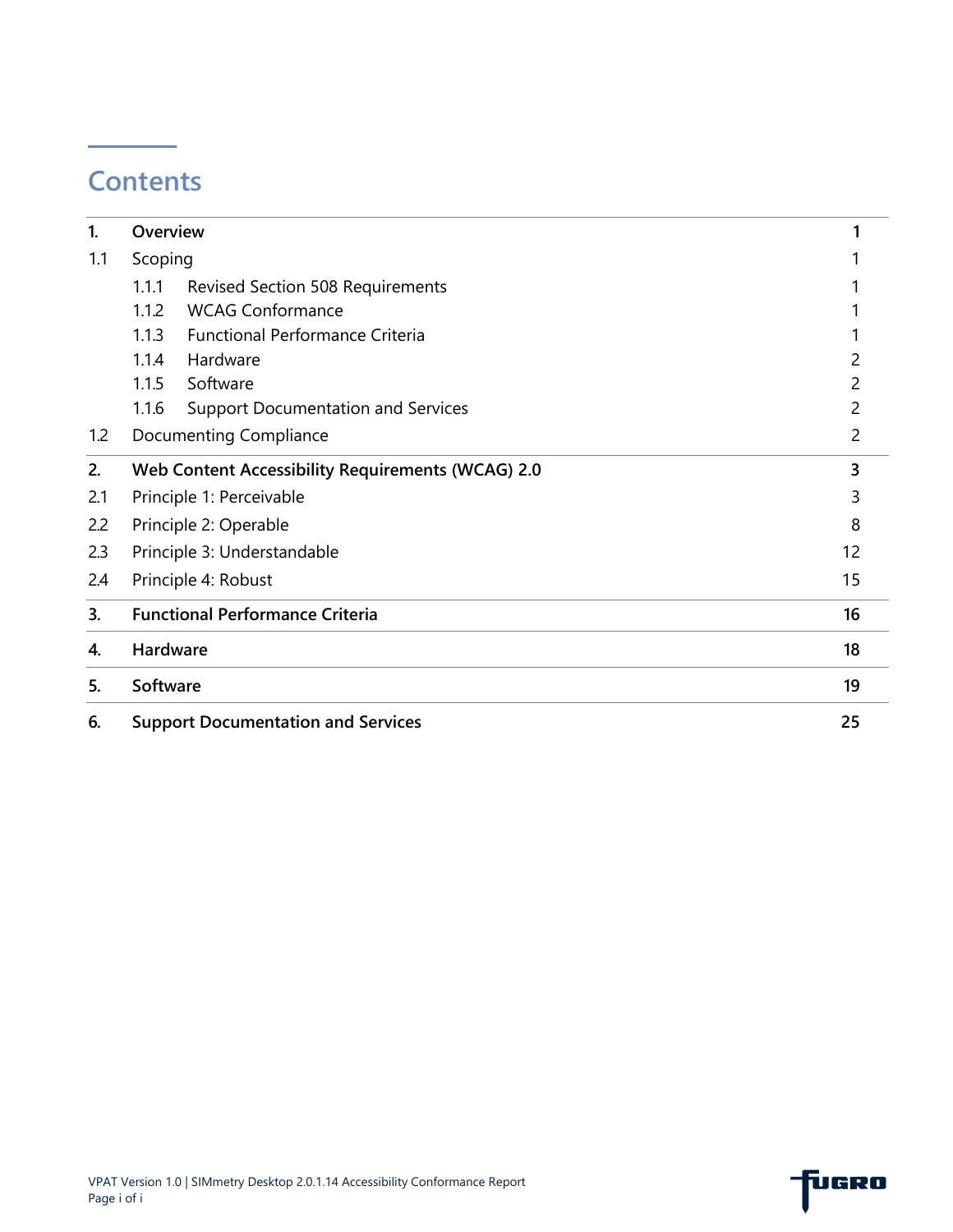### <span id="page-2-0"></span>**1. Overview**

#### **Company Name:** Fugro

**Product:** SIMmetry Desktop 2.0.1.4

The following information includes the results from the initial evaluation of SIMmetry Desktop software application using VPAT 2.4 template. This assessment covers WCAG 2.0 conformance and Section 508.

Testing was conducted on a remote connection from personal PC to workstation. Windows Narrator and Windows Speech Recognition applications were used for criteria requiring screen readers and voice controllers. Did not test with third party software/hardware.

#### <span id="page-2-1"></span>**1.1 Scoping**

#### <span id="page-2-2"></span>**1.1.1 Revised Section 508 Requirements**

- Provides guidance based on features and functionality
- Harmonizes accessibility requirements with international standards such as Web Content Accessibility Guidelines (WCAG) 2.0
- Clarifies how guidelines apply to public facing and non-public facing websites, web applications, multimedia, software, electronic documents and operating systems.
- Clarifies how software and operating systems need to work with assistive technology.
- Addressed access for people with cognitive, language, and learning disabilities.
- Provides accessibility requirements for modern hardware, software, and authoring tools.
- Clarifies quidance on allowed exceptions.

#### <span id="page-2-3"></span>**1.1.2 WCAG Conformance**

User interface and applications shall conform to Level A, AA, and AAA Success Criteria and Conformance Requirements that have be specified in WCAG 2.0

#### <span id="page-2-4"></span>**1.1.3 Functional Performance Criteria**

The requirements of Chapter 3 shall apply to ICT where required by 508 Chapter 2 (Scoping Requirements), 255 Chapter 2 (Scoping Requirements), and where otherwise referenced in any other chapter of the Revised 508 Standards or Revised 255 Guidelines.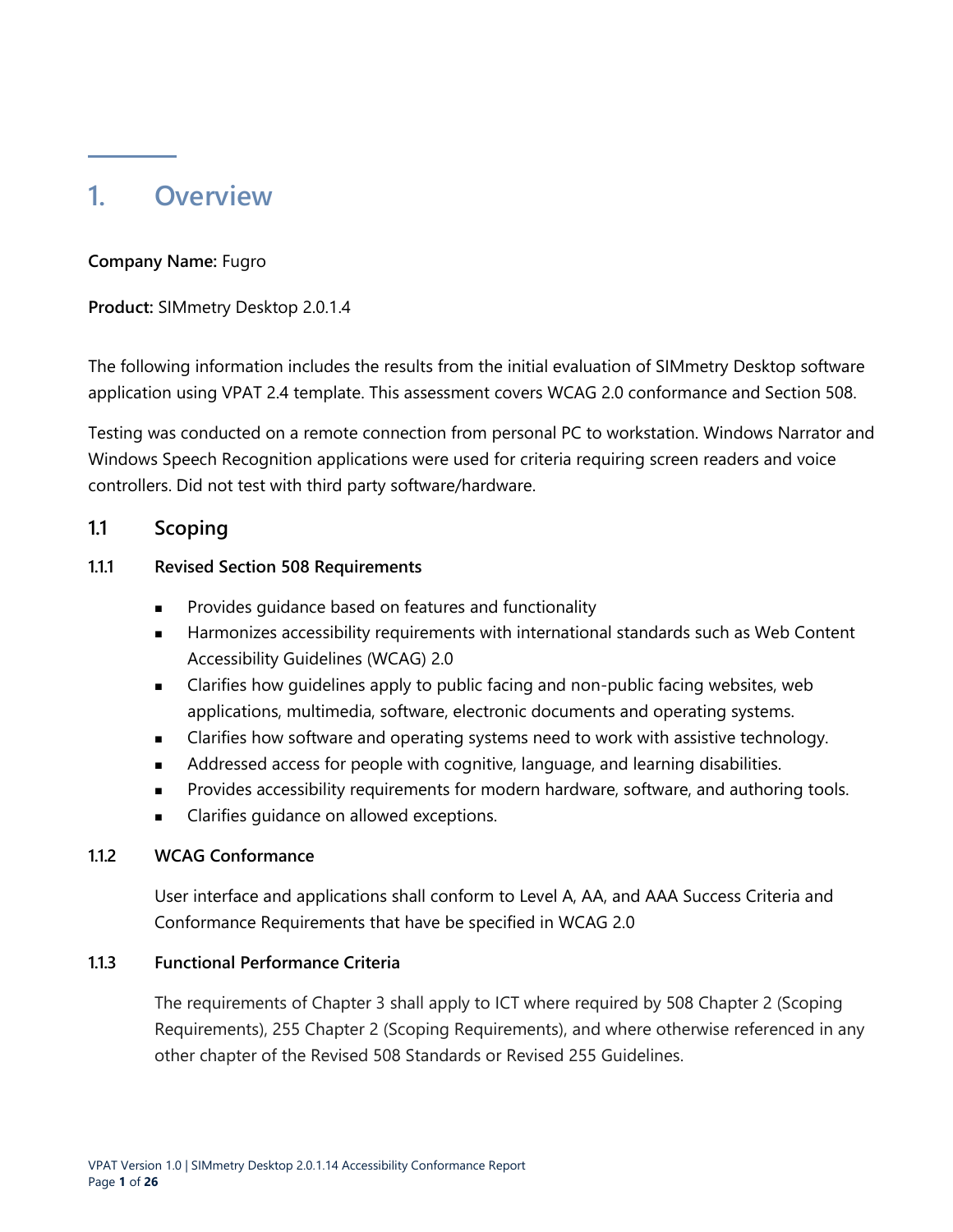#### <span id="page-3-0"></span>**1.1.4 Hardware**

The requirements of Chapter 4 shall apply to ICT that is hardware where required by 508 Chapter 2 (Scoping Requirements), 255 Chapter 2 (Scoping Requirements), and where otherwise referenced in any other chapter of the Revised 508 Standards or Revised 255 Guidelines. EXCEPTION: Hardware that is assistive technology shall not be required to conform to the requirements of this chapter.

#### <span id="page-3-1"></span>**1.1.5 Software**

The requirements of Chapter 5 shall apply to software where required by 508 Chapter 2 (Scoping Requirements), 255 Chapter 2 (Scoping Requirements), and where otherwise referenced in any other chapter of the Revised 508 Standards or Revised 255 Guidelines.

EXCEPTION: Where Web applications do not have access to platform accessibility services and do not include components that have access to platform accessibility services, they shall not be required to conform to 502 or 503 provided that they conform to Level A and Level AA Success Criteria and Conformance Requirements in WCAG 2.0 (incorporated by reference, see 702.10.1).

#### <span id="page-3-2"></span>**1.1.6 Support Documentation and Services**

The technical requirements in Chapter 6 shall apply to ICT support documentation and services where required by 508 Chapter 2 (Scoping Requirements), 255 Chapter 2 (Scoping Requirements), and where otherwise referenced in any other chapter of the Revised 508 Standards or Revised 255 Guidelines.

#### <span id="page-3-3"></span>**1.2 Documenting Compliance**

**Table 1.1: Compliance Responses**

| Response         | <b>Definition</b>                         |
|------------------|-------------------------------------------|
| Supports         | Product meets criteria                    |
| Partial          | Product fulfils most criteria but not all |
| Does Not Support | Product does not meet criteria            |
| Not Applicable   | Criteria does not apply                   |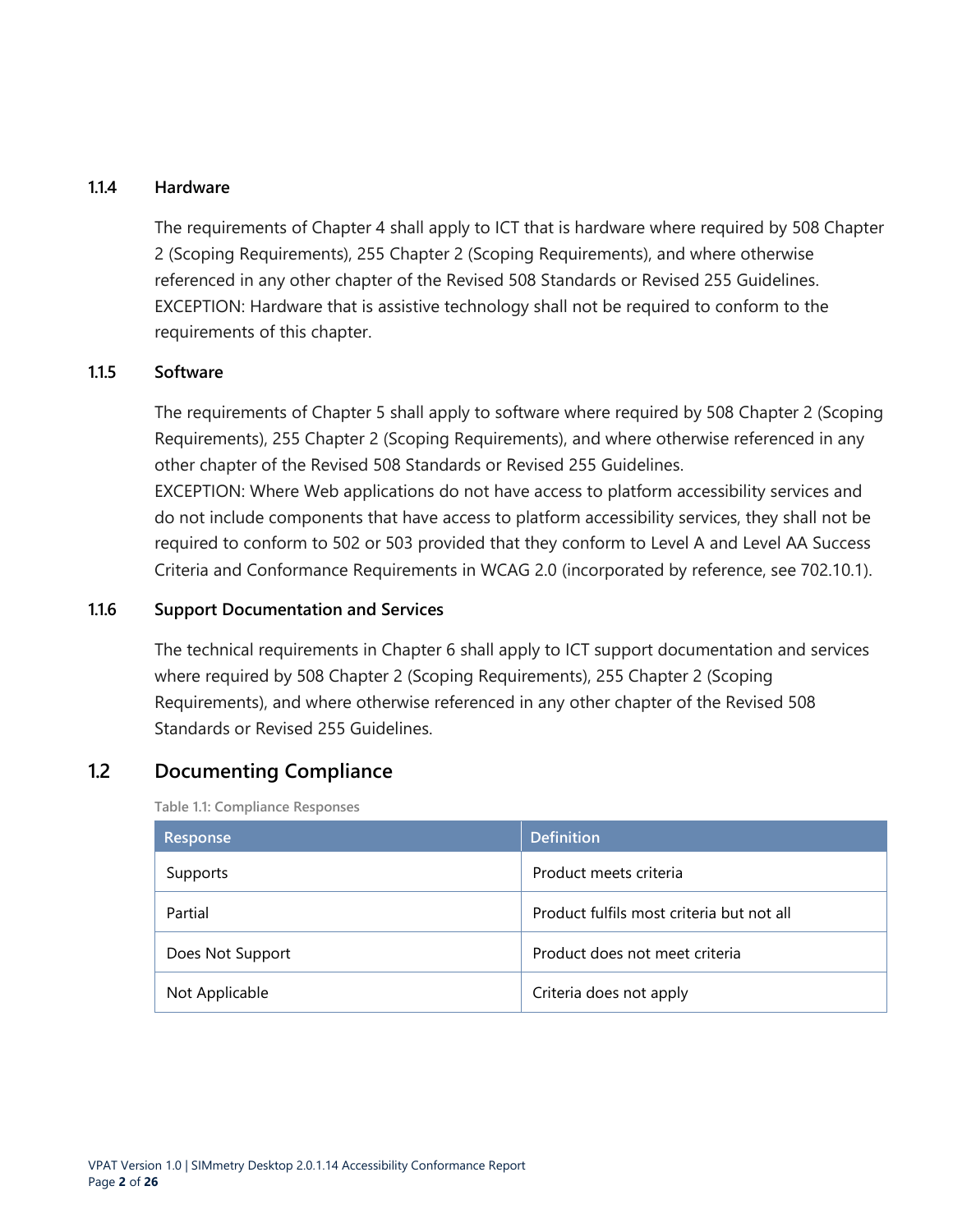# **2. Web Content Accessibility Requirements (WCAG) 2.0**

#### **2.1 Principle 1: Perceivable**

Information and user interface components must be presentable to users in ways they can perceive.

**Table 2.1: Perceivable**

<span id="page-4-1"></span><span id="page-4-0"></span>

| Criteria                                                                                                                                                                                                                                                                                                                                                                                       | Conformance<br>Level | <b>Remarks and Explanations</b> |  |  |
|------------------------------------------------------------------------------------------------------------------------------------------------------------------------------------------------------------------------------------------------------------------------------------------------------------------------------------------------------------------------------------------------|----------------------|---------------------------------|--|--|
| 1.1.1 Non-text Content: All non-text content that is presented to the user has a text<br>alternative that serves the equivalent purpose, except for the situations listed below.<br>(Level A)                                                                                                                                                                                                  | Partial              |                                 |  |  |
| Controls, Input: If non-text content is a control or accepts user input, then it has<br>a name that describes its purpose.                                                                                                                                                                                                                                                                     |                      |                                 |  |  |
| Time-Based Media: If non-text content is time-based media, then text alternatives at<br>least provide descriptive identification of the non-text content.                                                                                                                                                                                                                                      |                      |                                 |  |  |
| Test: If non-text content is a test or exercise that would be invalid if presented in text,<br>then text alternatives at least provide descriptive identification of the non-text content.                                                                                                                                                                                                     |                      |                                 |  |  |
| Sensory: If non-text content is primarily intended to create a specific sensory<br>experience, then text alternatives at least provide descriptive identification of the non-<br>text content.                                                                                                                                                                                                 |                      |                                 |  |  |
| CAPTCHA: If the purpose of non-text content is to confirm that content is being<br>accessed by a person rather than a computer, then text alternatives that identify and<br>describe the purpose of the non-text content are provided, and alternative forms of<br>CAPTCHA using output modes for different types of sensory perception are provided<br>to accommodate different disabilities. |                      |                                 |  |  |
| Decoration, Formatting, Invisible: If non-text content is pure decoration, is used<br>$\bullet$<br>only for visual formatting, or is not presented to users, then it is implemented in<br>a way that it can be ignored by assistive technology.                                                                                                                                                |                      |                                 |  |  |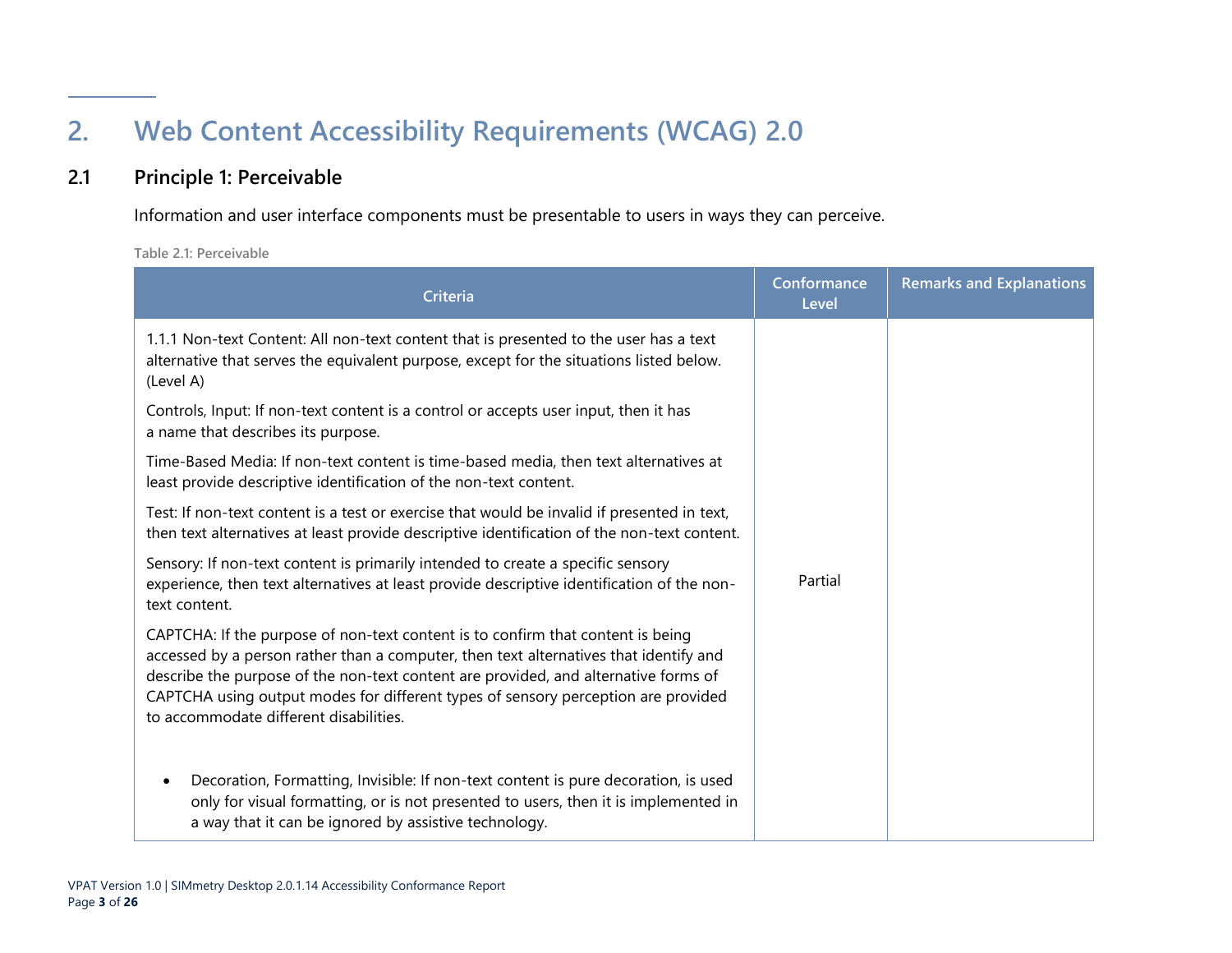| <b>Criteria</b>                                                                                                                                                                                                                                                                                      | Conformance<br>Level | <b>Remarks and Explanations</b> |
|------------------------------------------------------------------------------------------------------------------------------------------------------------------------------------------------------------------------------------------------------------------------------------------------------|----------------------|---------------------------------|
| 1.2.1 Audio-only and Video-only (Prerecorded): For prerecorded audio-only and<br>prerecorded video-only media, the following are true, except when the audio or video<br>is a media alternative for text and is clearly labeled as such: (Level A)                                                   |                      |                                 |
| Prerecorded Audio-only: An alternative for time-based media is provided that<br>$\bullet$<br>presents equivalent information for prerecorded audio-only content.                                                                                                                                     | Does Not<br>Support  |                                 |
| Prerecorded Video-only: Either an alternative for time-based media or an audio<br>$\bullet$<br>track is provided that presents equivalent information for prerecorded video-<br>only content.                                                                                                        |                      |                                 |
| 1.2.2 Captions (Prerecorded): Captions are provided for all prerecorded audio content<br>in synchronized media, except when the media is a media alternative for text and is<br>clearly labelled as such. (Level A)                                                                                  | Supports             |                                 |
| 1.2.3 Audio Description or Media Alternative (Prerecorded): An alternative for time-<br>based media or audio description of the prerecorded video content is provided<br>for synchronized media, except when the media is a media alternative for text and is<br>clearly labelled as such. (Level A) | Does Not<br>Support  |                                 |
| 1.2.4 Captions (Live): Captions are provided for all live audio content in synchronized<br>media. (Level AA)                                                                                                                                                                                         | Not Applicable       |                                 |
| 1.2.5 Audio Description (Prerecorded): Audio description is provided for<br>all prerecorded video content in synchronized media. (Level AA)                                                                                                                                                          | Does Not<br>Support  |                                 |
| 1.2.6 Sign Language (Prerecorded): Sign language interpretation is provided for<br>all prerecorded audio content in synchronized media. (Level AAA)                                                                                                                                                  | Does Not<br>Support  |                                 |
| 1.2.7 Extended Audio Description (Prerecorded): Where pauses in foreground audio<br>are insufficient to allow audio descriptions to convey the sense of the video, extended                                                                                                                          | Does Not<br>Support  |                                 |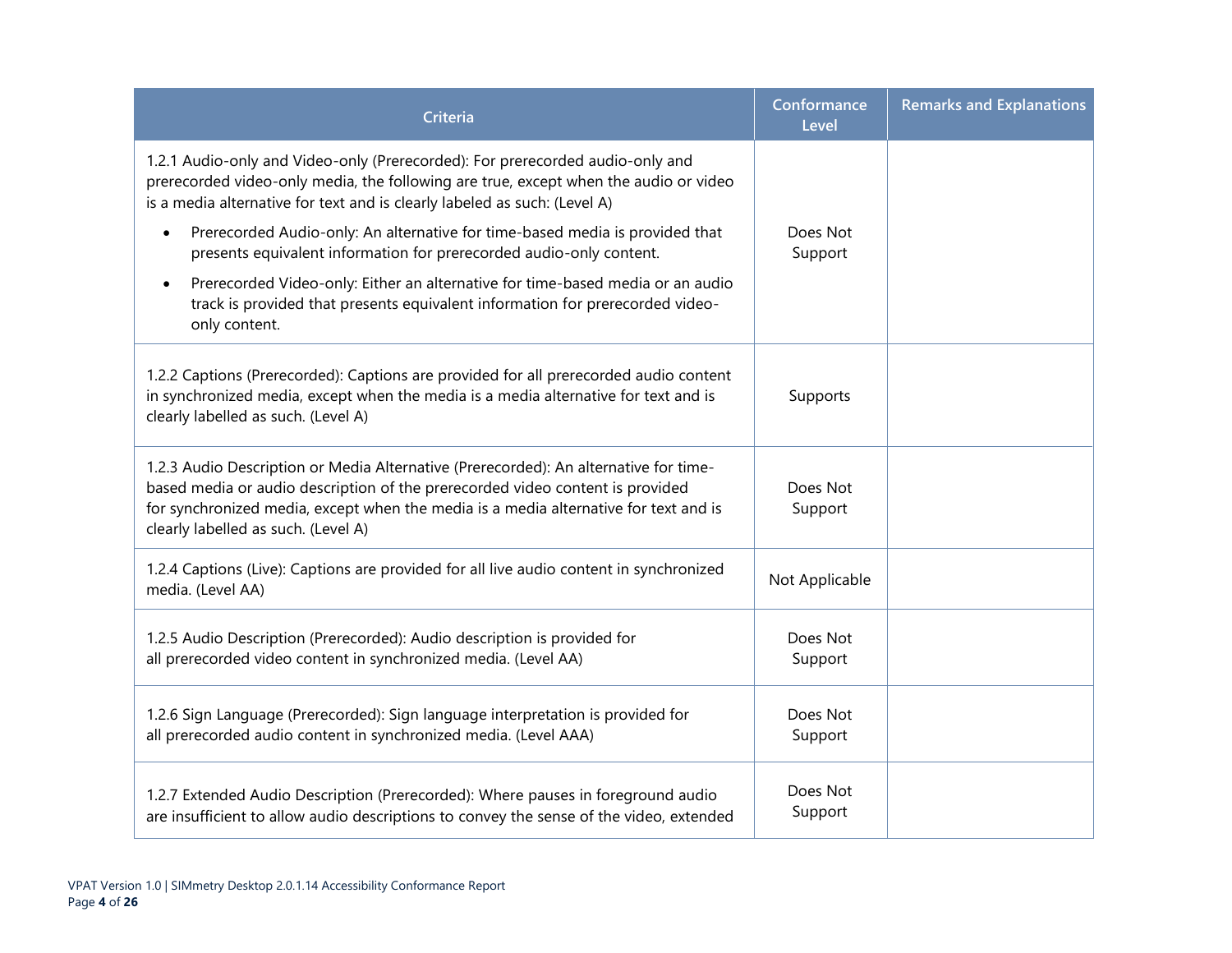| <b>Criteria</b>                                                                                                                                                                                                                                                                     | Conformance<br>Level | <b>Remarks and Explanations</b>                               |
|-------------------------------------------------------------------------------------------------------------------------------------------------------------------------------------------------------------------------------------------------------------------------------------|----------------------|---------------------------------------------------------------|
| audio description is provided for all prerecorded video content in synchronized media.<br>(Level AAA)                                                                                                                                                                               |                      |                                                               |
| 1.2.8 Media Alternative (Prerecorded): An alternative for time-based media is provided<br>for all prerecorded synchronized media and for all prerecorded video-only media.<br>(Level AAA)                                                                                           | Does Not<br>Support  |                                                               |
| 1.2.9 Audio-only (Live): An alternative for time-based media that presents equivalent<br>information for live audio-only content is provided. (Level AAA)                                                                                                                           | Not Applicable       |                                                               |
| 1.3.1 Info and Relationships: Information, structure, and relationships conveyed<br>through presentation can be programmatically determined or are available in text.<br>(Level A)                                                                                                  | Partial              |                                                               |
| 1.3.2 Meaningful Sequence: When the sequence in which content is presented affects<br>its meaning, a correct reading sequence can be programmatically determined. (Level<br>A)                                                                                                      | Does Not<br>Support  | Issues with navigating to<br>other tabs and display<br>window |
| 1.3.3 Sensory Characteristics: Instructions provided for understanding and operating<br>content do not rely solely on sensory characteristics of components such as shape,<br>size, visual location, orientation, or sound. (Level A)                                               | Supports             |                                                               |
| 1.4.1 Use of Color: Color is not used as the only visual means of conveying information,<br>indicating an action, prompting a response, or distinguishing a visual element. (Level<br>A)                                                                                            | Partial              |                                                               |
| 1.4.2 Audio Control: If any audio on a Web page plays automatically for more than 3<br>seconds, either a mechanism is available to pause or stop the audio, or a mechanism is<br>available to control audio volume independently from the overall system volume level.<br>(Level A) | Not Applicable       |                                                               |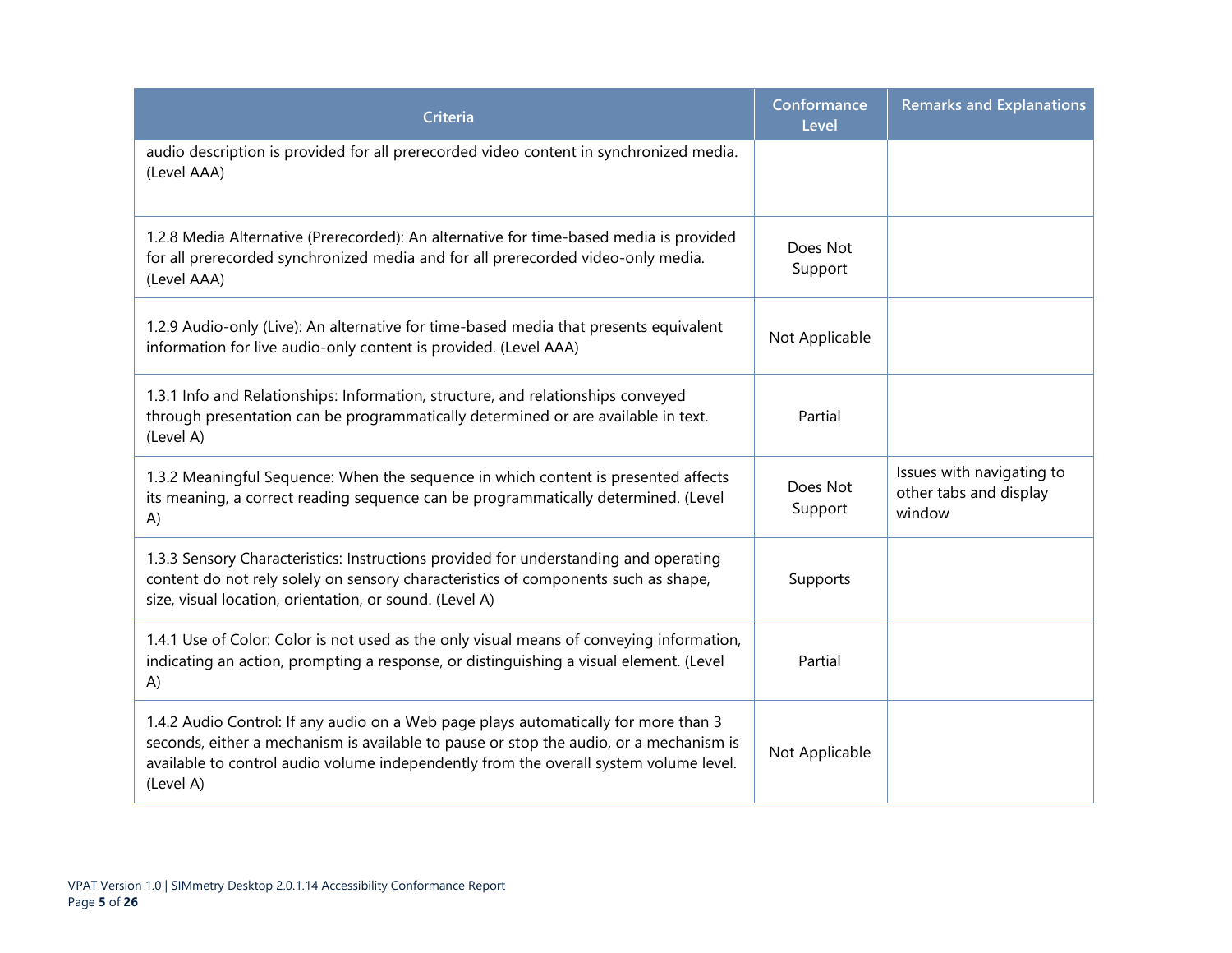| <b>Criteria</b>                                                                                                                                                                                                                                                                       | Conformance<br>Level | <b>Remarks and Explanations</b> |
|---------------------------------------------------------------------------------------------------------------------------------------------------------------------------------------------------------------------------------------------------------------------------------------|----------------------|---------------------------------|
| 1.4.3 Contrast (Minimum): The visual presentation of text and images of text has<br>a contrast ratio of at least 4.5:1, except for the following: (Level AA)                                                                                                                          |                      |                                 |
| Large Text: Large-scale text and images of large-scale text have a contrast ratio<br>$\bullet$<br>of at least 3:1;                                                                                                                                                                    |                      |                                 |
| Incidental: Text or images of text that are part of an inactive user interface<br>$\bullet$<br>component, that are pure decoration, that are not visible to anyone, or that are<br>part of a picture that contains significant other visual content, have no contrast<br>requirement. | Supports             |                                 |
| Logotypes: Text that is part of a logo or brand name has no minimum contrast<br>$\bullet$<br>requirement.                                                                                                                                                                             |                      |                                 |
| 1.4.4 Resize text: Except for captions and images of text, text can be resized<br>without assistive technology up to 200 percent without loss of content or functionality.<br>(Level AA)                                                                                              | Partial              |                                 |
| 1.4.5 Images of Text: If the technologies being used can achieve the visual<br>presentation, text is used to convey information rather than images of text except for<br>the following: (Level AA)                                                                                    |                      |                                 |
| Customizable: The image of text can be visually customized to the user's<br>$\bullet$<br>requirements;                                                                                                                                                                                | Partial              |                                 |
| Essential: A particular presentation of text is essential to the information being<br>$\bullet$<br>conveyed.                                                                                                                                                                          |                      |                                 |
| 1.4.6 Contrast (Enhanced): The visual presentation of text and images of text has<br>a contrast ratio of at least 7:1, except for the following: (Level AAA)                                                                                                                          |                      |                                 |
| Large Text: Large-scale text and images of large-scale text have a contrast ratio<br>$\bullet$<br>of at least 4.5:1;                                                                                                                                                                  | Partial              |                                 |
| Incidental: Text or images of text that are part of an inactive user interface<br>component, that are pure decoration, that are not visible to anyone, or that are                                                                                                                    |                      |                                 |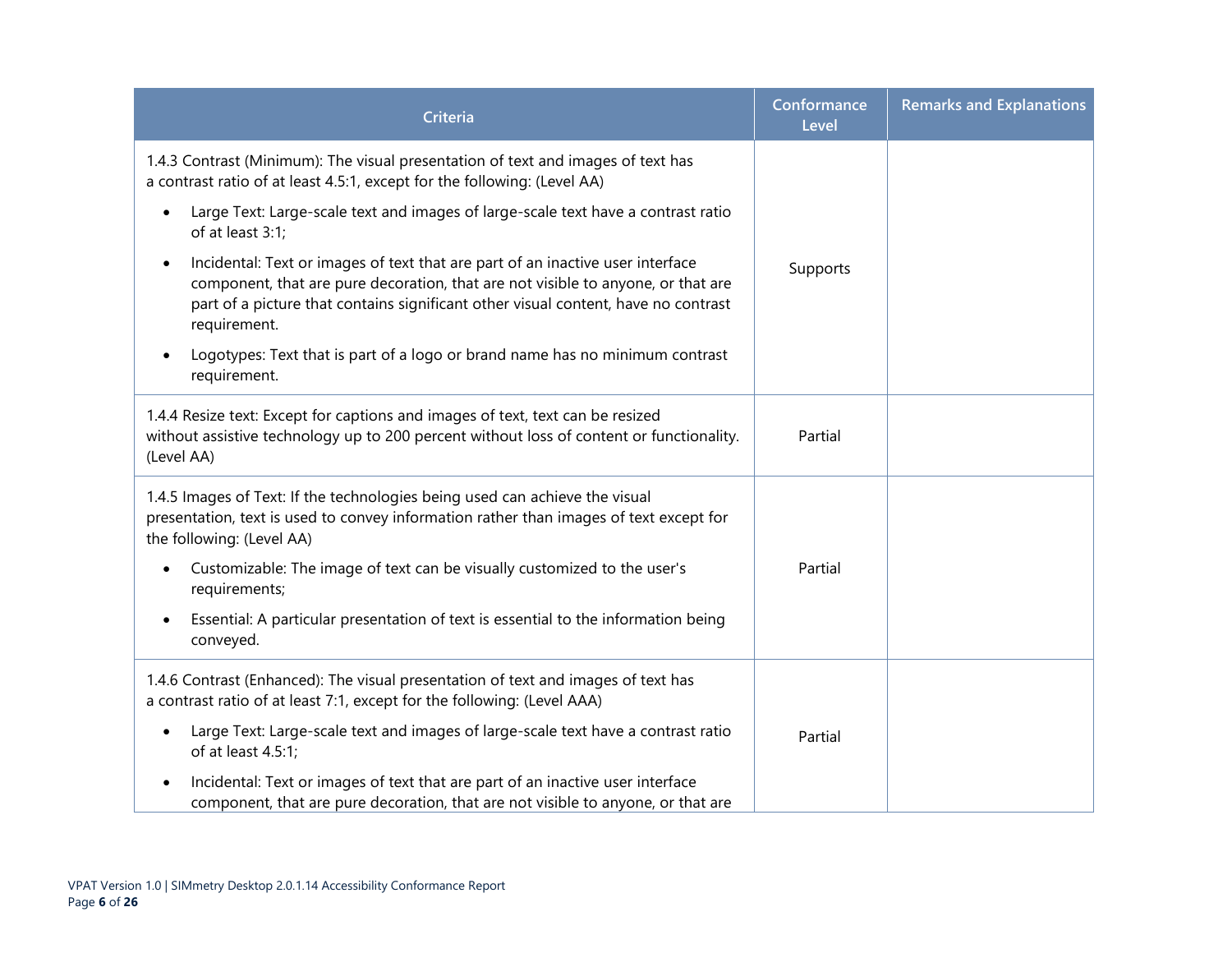|           | Criteria                                                                                                                                                                                                                                                                                                                              | Conformance<br>Level | <b>Remarks and Explanations</b> |
|-----------|---------------------------------------------------------------------------------------------------------------------------------------------------------------------------------------------------------------------------------------------------------------------------------------------------------------------------------------|----------------------|---------------------------------|
|           | part of a picture that contains significant other visual content, have no contrast<br>requirement.                                                                                                                                                                                                                                    |                      |                                 |
|           | Logotypes: Text that is part of a logo or brand name has no minimum contrast<br>requirement.                                                                                                                                                                                                                                          |                      |                                 |
|           | 1.4.7 Low or No Background Audio: For prerecorded audio-only content that (1)<br>contains primarily speech in the foreground, (2) is not an audio CAPTCHA or audio<br>logo, and (3) is not vocalization intended to be primarily musical expression such as<br>singing or rapping, at least one of the following is true: (Level AAA) |                      |                                 |
| $\bullet$ | No Background: The audio does not contain background sounds.                                                                                                                                                                                                                                                                          |                      |                                 |
|           | Turn Off: The background sounds can be turned off.                                                                                                                                                                                                                                                                                    | Not Applicable       |                                 |
| $\bullet$ | 20 dB: The background sounds are at least 20 decibels lower than the<br>foreground speech content, with the exception of occasional sounds that last for<br>only one or two seconds.                                                                                                                                                  |                      |                                 |
|           | Note: Per the definition of "decibel," background sound that meets this<br>requirement will be approximately four times quieter than the foreground<br>speech content.                                                                                                                                                                |                      |                                 |
|           | 1.4.8 Visual Presentation: For the visual presentation of blocks of text, a mechanism is<br>available to achieve the following: (Level AAA)                                                                                                                                                                                           |                      |                                 |
| 1.        | Foreground and background colors can be selected by the user.                                                                                                                                                                                                                                                                         |                      |                                 |
|           | 2. Width is no more than 80 characters or glyphs (40 if CJK).                                                                                                                                                                                                                                                                         |                      |                                 |
| 3.        | Text is not justified (aligned to both the left and the right margins).                                                                                                                                                                                                                                                               | Does Not             |                                 |
| 4.        | Line spacing (leading) is at least space-and-a-half within paragraphs, and<br>paragraph spacing is at least 1.5 times larger than the line spacing.                                                                                                                                                                                   | Support              |                                 |
| 5.        | Text can be resized without assistive technology up to 200 percent in a way that<br>does not require the user to scroll horizontally to read a line of text on a full-<br>screen window.                                                                                                                                              |                      |                                 |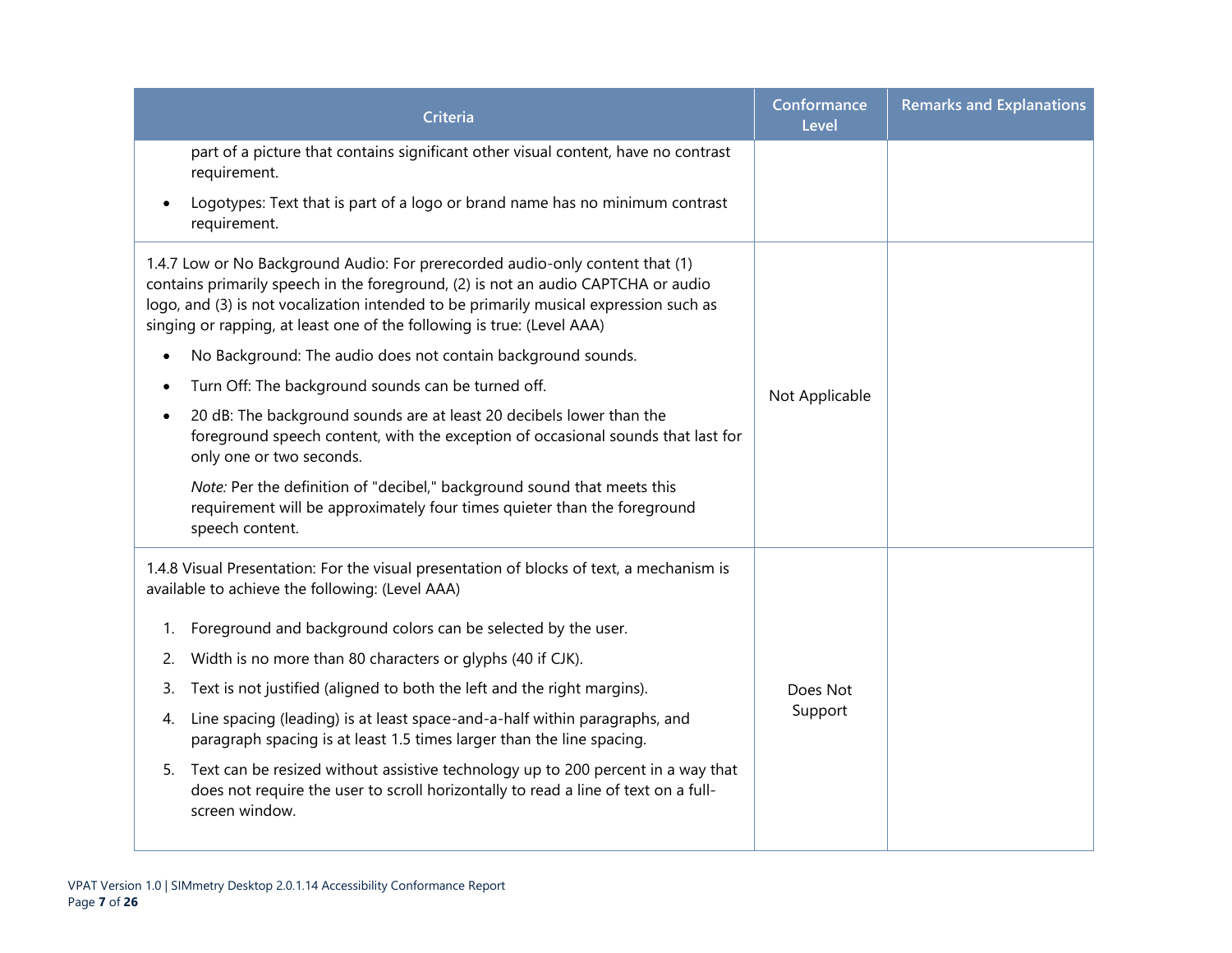| <b>Criteria</b>                                                                                                                                                                                    | Conformance<br>Level | <b>Remarks and Explanations</b> |
|----------------------------------------------------------------------------------------------------------------------------------------------------------------------------------------------------|----------------------|---------------------------------|
| 1.4.9 Images of Text (No Exception): Images of text are only used for pure<br>decoration or where a particular presentation of text is essential to the information<br>being conveyed. (Level AAA) | Does Not<br>Support  |                                 |

### **2.2 Principle 2: Operable**

User interface components and navigation must be operable.

**Table 2.2: Operable**

<span id="page-9-0"></span>

| Criteria                                                                                                                                                                                                                                                                                                                                                                  | Conformance<br>Level | <b>Remarks and Explanations</b> |
|---------------------------------------------------------------------------------------------------------------------------------------------------------------------------------------------------------------------------------------------------------------------------------------------------------------------------------------------------------------------------|----------------------|---------------------------------|
| 2.1.1 Keyboard: All functionality of the content is operable through a keyboard<br>interface without requiring specific timings for individual keystrokes, except where the<br>underlying function requires input that depends on the path of the user's movement<br>and not just the endpoints. (Level A)                                                                | Does Not<br>Support  |                                 |
| <i>Note 1:</i> This exception relates to the underlying function, not the input technique. For<br>example, if using handwriting to enter text, the input technique (handwriting) requires<br>path-dependent input but the underlying function (text input) does not.                                                                                                      |                      |                                 |
| Note 2: This does not forbid and should not discourage providing mouse input or<br>other input methods in addition to keyboard operation                                                                                                                                                                                                                                  |                      |                                 |
| 2.1.2 No Keyboard Trap: If keyboard focus can be moved to a component of the page<br>using a keyboard interface, then focus can be moved away from that component using<br>only a keyboard interface, and, if it requires more than unmodified arrow or tab keys<br>or other standard exit methods, the user is advised of the method for moving focus<br>away. (Level A) | Does Not<br>Support  |                                 |
| Note: Since any content that does not meet this success criterion can interfere with a<br>user's ability to use the whole page, all content on the Web page (whether it is used to<br>meet other success criteria or not) must meet this success criterion.                                                                                                               |                      |                                 |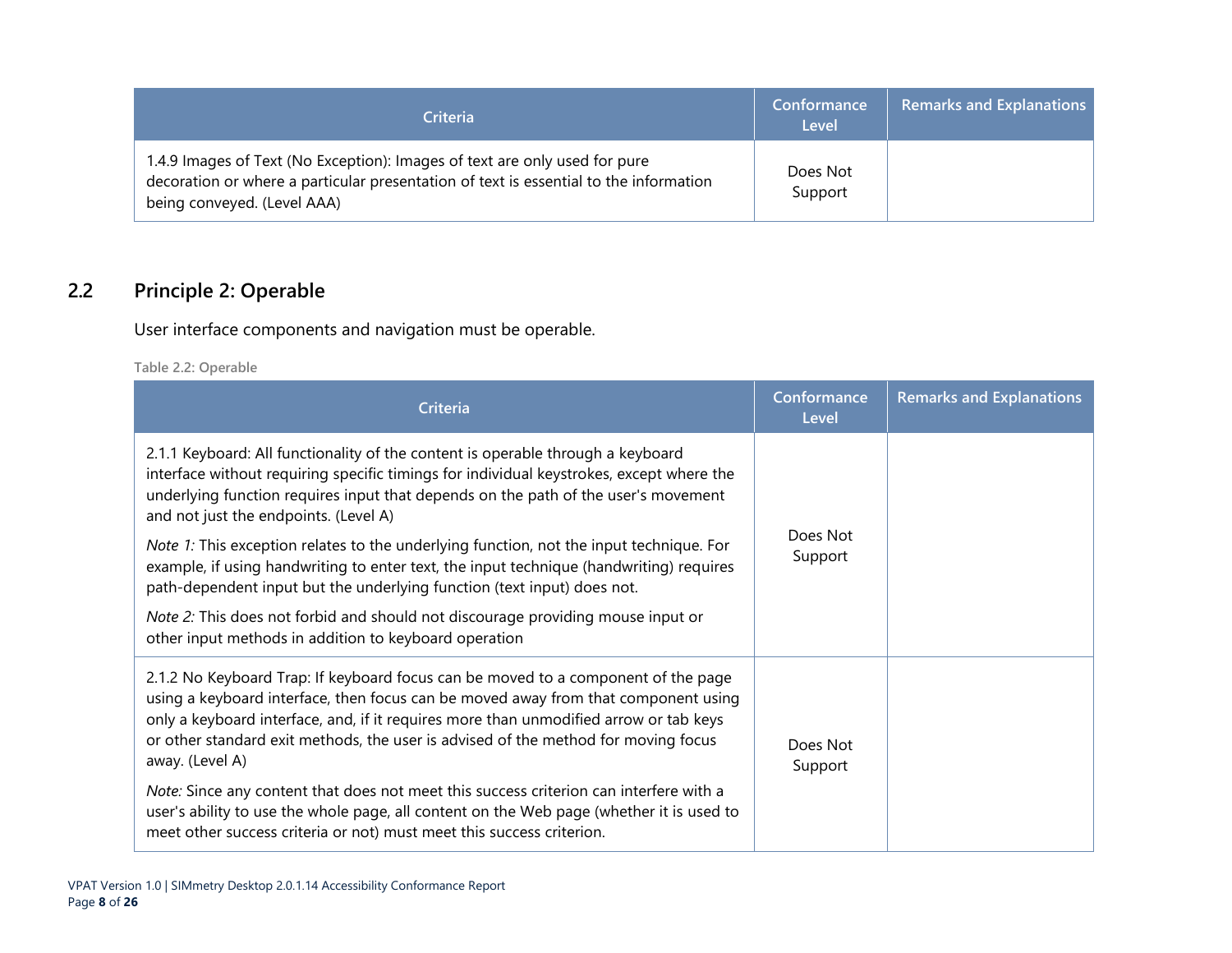| <b>Criteria</b>                                                                                                                                                                                                                                                                                                                                                                          | Conformance<br>Level | <b>Remarks and Explanations</b> |
|------------------------------------------------------------------------------------------------------------------------------------------------------------------------------------------------------------------------------------------------------------------------------------------------------------------------------------------------------------------------------------------|----------------------|---------------------------------|
| 2.1.3 Keyboard (No Exception): All functionality of the content is operable through<br>a keyboard interface without requiring specific timings for individual keystrokes. (Level<br>AAA)                                                                                                                                                                                                 | Does Not<br>Support  |                                 |
| 2.2.1 Timing Adjustable: For each time limit that is set by the content, at least one of<br>the following is true: (Level A)                                                                                                                                                                                                                                                             |                      |                                 |
| Turn off: The user is allowed to turn off the time limit before encountering it; or                                                                                                                                                                                                                                                                                                      |                      |                                 |
| Adjust: The user is allowed to adjust the time limit before encountering it over a<br>$\bullet$<br>wide range that is at least ten times the length of the default setting; or                                                                                                                                                                                                           | Not Applicable       |                                 |
| Extend: The user is warned before time expires and given at least 20 seconds to<br>$\bullet$<br>extend the time limit with a simple action (for example, "press the space bar"),<br>and the user is allowed to extend the time limit at least ten times; or                                                                                                                              |                      |                                 |
| Real-time Exception: The time limit is a required part of a real-time event (for<br>$\bullet$<br>example, an auction), and no alternative to the time limit is possible; or                                                                                                                                                                                                              |                      |                                 |
| Essential Exception: The time limit is essential and extending it would invalidate<br>the activity; or                                                                                                                                                                                                                                                                                   |                      |                                 |
| 20 Hour Exception: The time limit is longer than 20 hours.                                                                                                                                                                                                                                                                                                                               |                      |                                 |
| Note: This success criterion helps ensure that users can complete tasks without<br>unexpected changes in content or context that are a result of a time limit. This success<br>criterion should be considered in conjunction with Success Criterion 3.2.1, which puts<br>limits on changes of content or context as a result of user action.                                             |                      |                                 |
| 2.2.2 Pause, Stop, Hide: For moving, blinking, scrolling, or auto-updating information,<br>all of the following are true: (Level A)                                                                                                                                                                                                                                                      |                      | There is no auto-updating       |
| Moving, blinking, scrolling: For any moving, blinking or scrolling information<br>$\bullet$<br>that (1) starts automatically, (2) lasts more than five seconds, and (3) is<br>presented in parallel with other content, there is a mechanism for the user<br>to pause, stop, or hide it unless the movement, blinking, or scrolling is part of an<br>activity where it is essential; and | Partial              |                                 |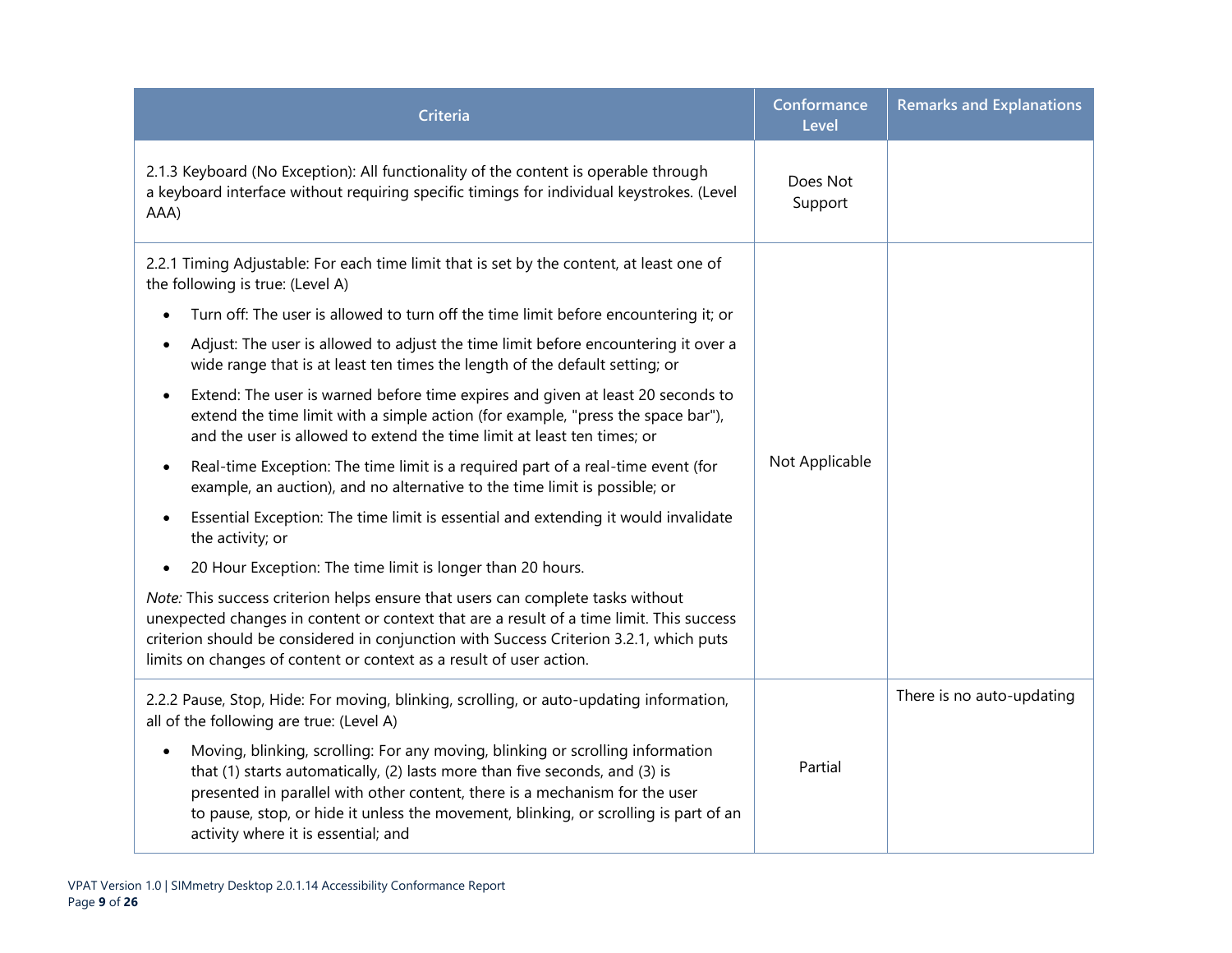| <b>Criteria</b>                                                                                                                                                                                                                                                                                                                                       | Conformance<br>Level | <b>Remarks and Explanations</b> |
|-------------------------------------------------------------------------------------------------------------------------------------------------------------------------------------------------------------------------------------------------------------------------------------------------------------------------------------------------------|----------------------|---------------------------------|
| Auto-updating: For any auto-updating information that (1) starts automatically<br>and (2) is presented in parallel with other content, there is a mechanism for the<br>user to pause, stop, or hide it or to control the frequency of the update unless<br>the auto-updating is part of an activity where it is essential.                            |                      |                                 |
| Note 1: For requirements related to flickering or flashing content, refer to Guideline<br>2.3.                                                                                                                                                                                                                                                        |                      |                                 |
| Note 2: Since any content that does not meet this success criterion can interfere with a<br>user's ability to use the whole page, all content on the Web page (whether it is used to<br>meet other success criteria or not) must meet this success criterion.                                                                                         |                      |                                 |
| Note 3: Content that is updated periodically by software or that is streamed to the user<br>agent is not required to preserve or present information that is generated or received<br>between the initiation of the pause and resuming presentation, as this may not be<br>technically possible, and in many situations could be misleading to do so. |                      |                                 |
| Note 4: An animation that occurs as part of a preload phase or similar situation can be<br>considered essential if interaction cannot occur during that phase for all users and if<br>not indicating progress could confuse users or cause them to think that content was<br>frozen or broken.                                                        |                      |                                 |
| 2.2.3 No Timing: Timing is not an essential part of the event or activity presented by<br>the content, except for non-interactive synchronized media and real-time events.<br>(Level AAA)                                                                                                                                                             | Not Applicable       |                                 |
| 2.2.4 Interruptions: Interruptions can be postponed or suppressed by the user, except<br>interruptions involving an emergency. (Level AAA)                                                                                                                                                                                                            | Not Applicable       |                                 |
| 2.2.5 Re-authenticating: When an authenticated session expires, the user can continue<br>the activity without loss of data after re-authenticating. (Level AAA)                                                                                                                                                                                       | Not Applicable       |                                 |
| 2.3.1 Three Flashes or Below Threshold: Web pages do not contain anything that<br>flashes more than three times in any one second period, or the flash is below<br>the general flash and red flash thresholds. (Level A)                                                                                                                              | Not Applicable       |                                 |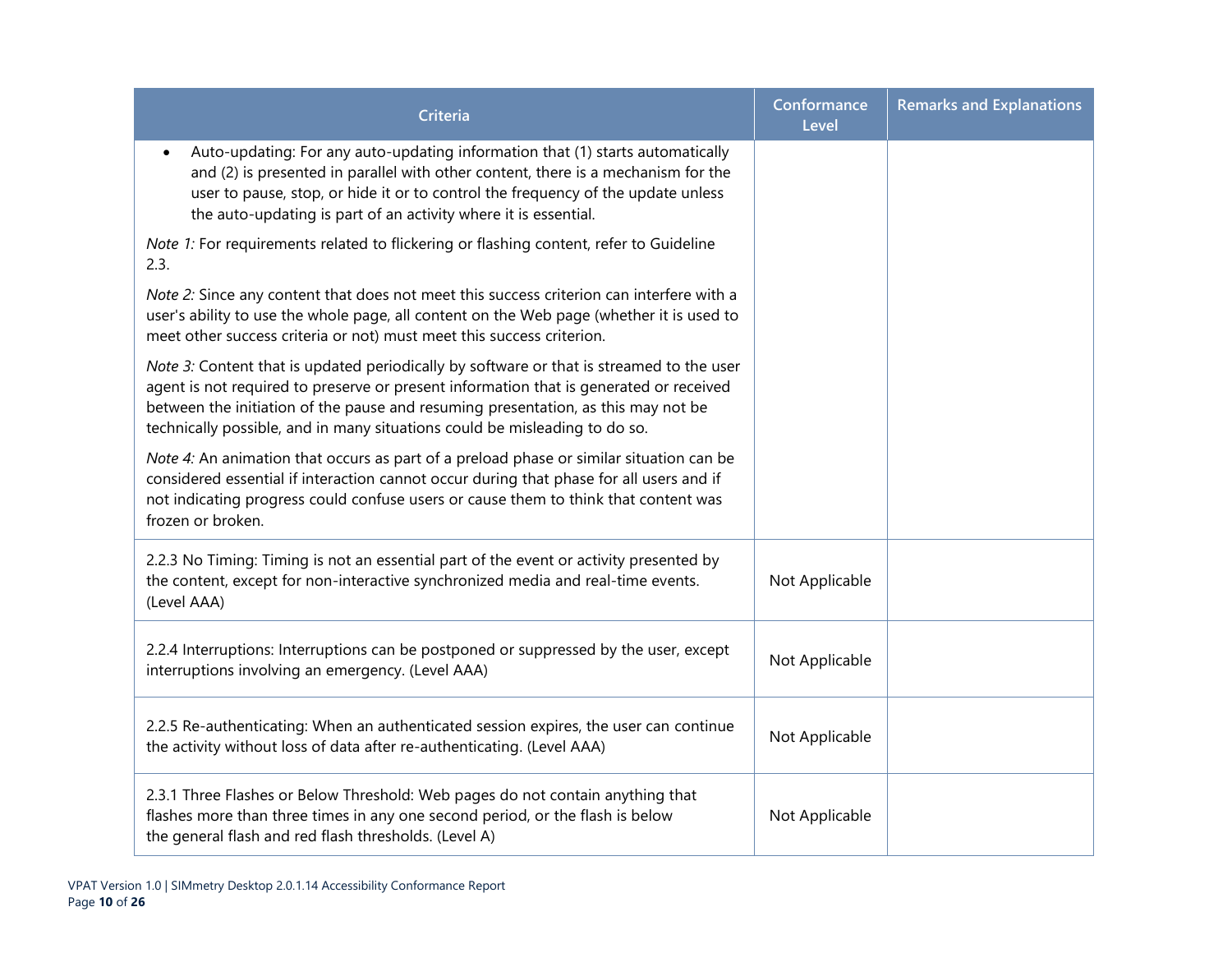| <b>Criteria</b>                                                                                                                                                                                                                                                                        | Conformance<br>Level | <b>Remarks and Explanations</b> |
|----------------------------------------------------------------------------------------------------------------------------------------------------------------------------------------------------------------------------------------------------------------------------------------|----------------------|---------------------------------|
| Note: Since any content that does not meet this success criterion can interfere with a<br>user's ability to use the whole page, all content on the Web page (whether it is used to<br>meet other success criteria or not) must meet this success criterion.                            |                      |                                 |
| 2.3.2 Three Flashes: Web pages do not contain anything that flashes more than three<br>times in any one second period. (Level AAA)                                                                                                                                                     | Not Applicable       |                                 |
| 2.4.1 Bypass Blocks: A mechanism is available to bypass blocks of content that are<br>repeated on multiple Web pages. (Level A)                                                                                                                                                        | Not Applicable       |                                 |
| 2.4.2 Page Titled: Web pages have titles that describe topic or purpose. (Level A)                                                                                                                                                                                                     | Supports             |                                 |
| 2.4.3 Focus Order: If a Web page can be navigated sequentially and the navigation<br>sequences affect meaning or operation, focusable components receive focus in an<br>order that preserves meaning and operability. (Level A)                                                        | Does Not<br>Support  |                                 |
| 2.4.4 Link Purpose (In Context): The purpose of each link can be determined from the<br>link text alone or from the link text together with its programmatically determined link<br>context, except where the purpose of the link would be ambiguous to users in general.<br>(Level A) | Supports             |                                 |
| 2.4.5 Multiple Ways: More than one way is available to locate a Web page within a set<br>of Web pages except where the Web Page is the result of, or a step in, a process.<br>(Level AA)                                                                                               | Supports             |                                 |
| 2.4.6 Headings and Labels: Headings and labels describe topic or purpose. (Level AA)                                                                                                                                                                                                   | Supports             |                                 |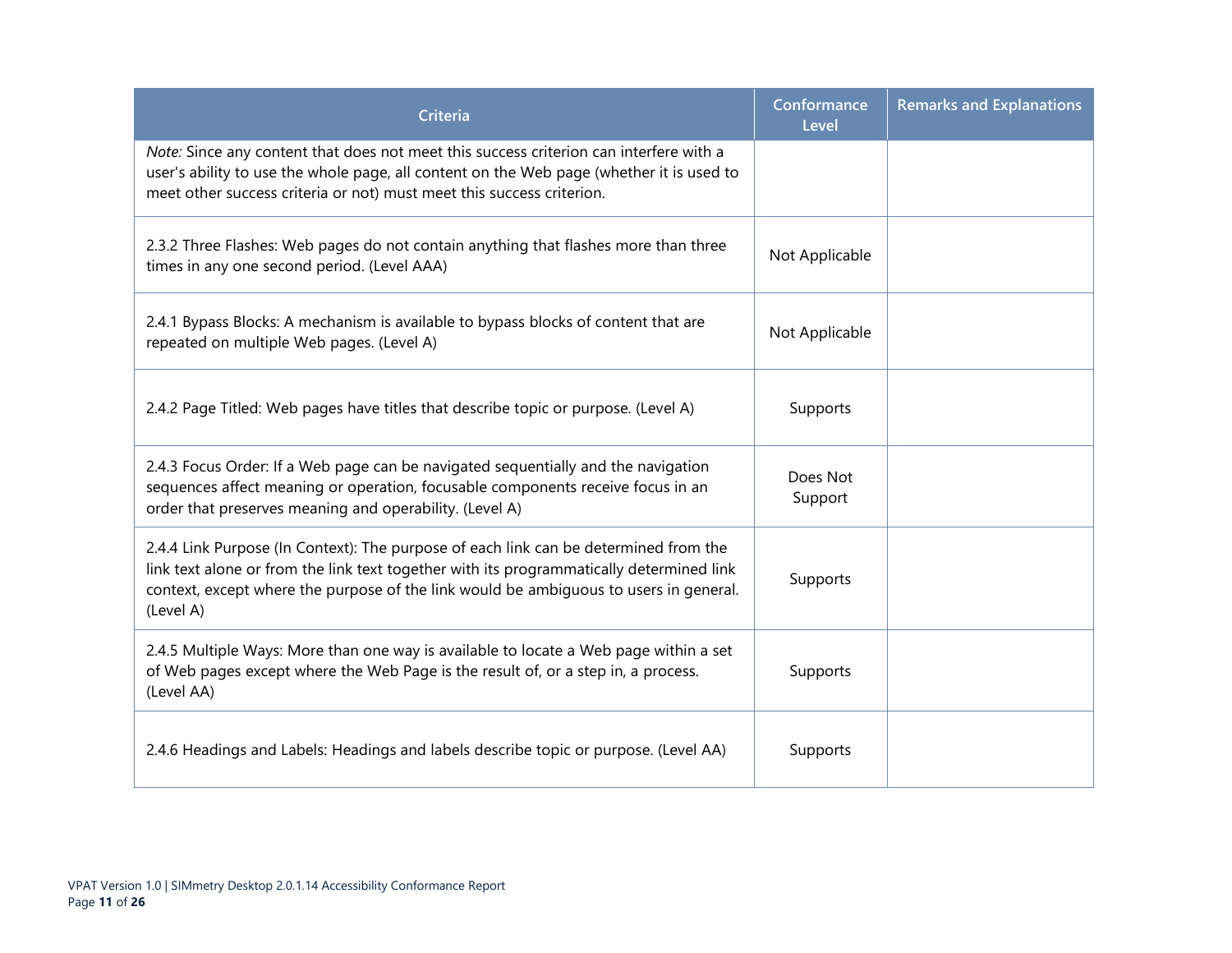| Criteria                                                                                                                                                                                                                         | Conformance<br>Level | <b>Remarks and Explanations</b> |
|----------------------------------------------------------------------------------------------------------------------------------------------------------------------------------------------------------------------------------|----------------------|---------------------------------|
| 2.4.7 Focus Visible: Any keyboard operable user interface has a mode of operation<br>where the keyboard focus indicator is visible. (Level AA)                                                                                   | Does Not<br>Support  |                                 |
| 2.4.8 Location: Information about the user's location within a set of Web pages is<br>available. (Level AAA)                                                                                                                     | Not Applicable       |                                 |
| 2.4.9 Link Purpose (Link Only): A mechanism is available to allow the purpose of each<br>link to be identified from link text alone, except where the purpose of the link would<br>be ambiguous to users in general. (Level AAA) | Supports             |                                 |
| 2.4.10 Section Headings: Section headings are used to organize the content. (Level<br>AAA)                                                                                                                                       |                      |                                 |
| Note 1: "Heading" is used in its general sense and includes titles and other ways to add<br>a heading to different types of content.                                                                                             | Supports             |                                 |
| Note 2: This success criterion covers sections within writing, not user interface<br>components. User Interface components are covered under Success Criterion 4.1.2.                                                            |                      |                                 |

#### **2.3 Principle 3: Understandable**

Information and the operation of user interface must be understandable.

**Table 2.3: Understandable**

<span id="page-13-0"></span>

| <b>Criteria</b>                                                                                                                                                            | Conformance<br>Level | <b>Remarks and Explanations</b> |
|----------------------------------------------------------------------------------------------------------------------------------------------------------------------------|----------------------|---------------------------------|
| 3.1.1 Language of Page: The default human language of each Web page can<br>be programmatically determined. (Level A)                                                       | Does Not<br>Support  |                                 |
| 3.1.2 Language of Parts: The human language of each passage or phrase in the content<br>can be programmatically determined except for proper names, technical terms, words | Does Not<br>Support  |                                 |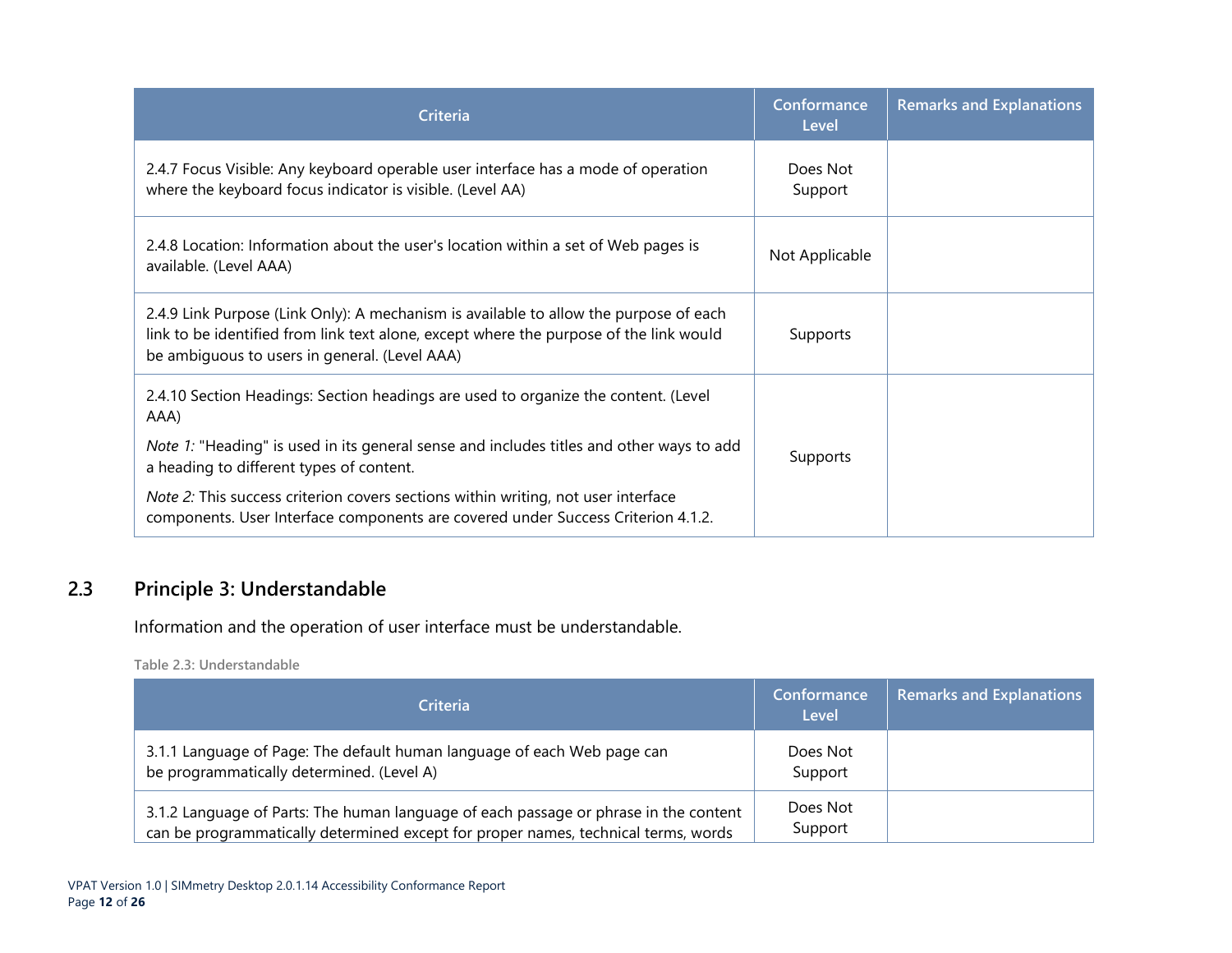| <b>Criteria</b>                                                                                                                                                                                                                                                                                                              | Conformance<br>Level | <b>Remarks and Explanations</b> |
|------------------------------------------------------------------------------------------------------------------------------------------------------------------------------------------------------------------------------------------------------------------------------------------------------------------------------|----------------------|---------------------------------|
| of indeterminate language, and words or phrases that have become part of the<br>vernacular of the immediately surrounding text. (Level AA)                                                                                                                                                                                   |                      |                                 |
| 3.1.3 Unusual Words: A mechanism is available for identifying specific definitions of<br>words or phrases used in an unusual or restricted way, including idioms and jargon.<br>(Level AAA)                                                                                                                                  | Does Not<br>Support  |                                 |
| 3.1.4 Abbreviations: A mechanism for identifying the expanded form or meaning<br>of abbreviations is available. (Level AAA)                                                                                                                                                                                                  | Does Not<br>Support  |                                 |
| 3.1.5 Reading Level: When text requires reading ability more advanced than the lower<br>secondary education level after removal of proper names and titles, supplemental<br>content, or a version that does not require reading ability more advanced than the<br>lower secondary education level, is available. (Level AAA) | Does Not<br>Support  |                                 |
| 3.1.6 Pronunciation: A mechanism is available for identifying specific pronunciation of<br>words where meaning of the words, in context, is ambiguous without knowing the<br>pronunciation. (Level AAA)                                                                                                                      | Does Not<br>Support  |                                 |
| 3.2.1 On Focus: When any component receives focus, it does not initiate a change of<br>context. (Level A)                                                                                                                                                                                                                    | Supports             |                                 |
| 3.2.2 On Input: Changing the setting of any user interface component does not<br>automatically cause a change of context unless the user has been advised of the<br>behaviour before using the component. (Level A)                                                                                                          | Supports             |                                 |
| 3.2.3 Consistent Navigation: Navigational mechanisms that are repeated on<br>multiple Web pages within a set of Web pages occur in the same relative order each<br>time they are repeated, unless a change is initiated by the user. (Level AA)                                                                              | Supports             |                                 |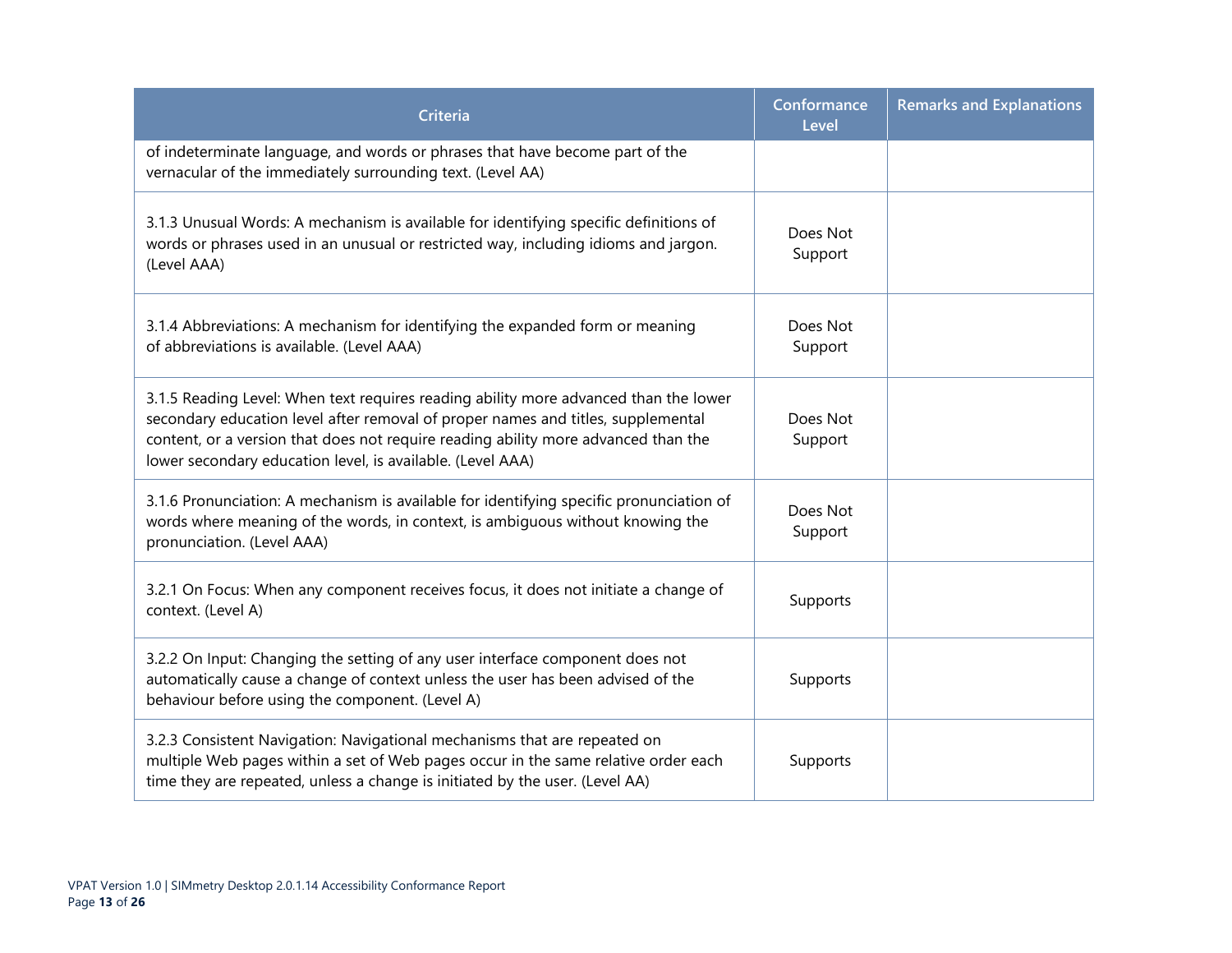| <b>Criteria</b>                                                                                                                                                                                                                                  | Conformance<br>Level | <b>Remarks and Explanations</b> |
|--------------------------------------------------------------------------------------------------------------------------------------------------------------------------------------------------------------------------------------------------|----------------------|---------------------------------|
| 3.2.4 Consistent Identification: Components that have the same functionality within a<br>set of Web pages are identified consistently. (Level AA)                                                                                                | Supports             |                                 |
| 3.2.5 Change on Request: Changes of context are initiated only by user request or<br>a mechanism is available to turn off such changes. (Level AAA)                                                                                              | Does Not<br>Support  |                                 |
| 3.3.1 Error Identification: If an input error is automatically detected, the item that is in<br>error is identified and the error is described to the user in text. (Level A)                                                                    | Partial              |                                 |
| 3.3.2 Labels or Instructions: Labels or instructions are provided when content requires<br>user input. (Level A)                                                                                                                                 | Partial              |                                 |
| 3.3.3 Error Suggestion: If an input error is automatically detected and suggestions for<br>correction are known, then the suggestions are provided to the user, unless it would<br>jeopardize the security or purpose of the content. (Level AA) | Does Not<br>Support  |                                 |
| 3.3.5 Help: Context-sensitive help is available. (Level AAA)                                                                                                                                                                                     | Partial              |                                 |
| 3.3.6 Error Prevention (All): For Web pages that require the user to submit information,<br>at least one of the following is true: (Level AAA)                                                                                                   |                      |                                 |
| 1. Reversible: Submissions are reversible.                                                                                                                                                                                                       |                      |                                 |
| Checked: Data entered by the user is checked for input errors and the user is<br>2.<br>provided an opportunity to correct them.                                                                                                                  | Partial              |                                 |
| Confirmed: A mechanism is available for reviewing, confirming, and correcting<br>3.<br>information before finalizing the submission.                                                                                                             |                      |                                 |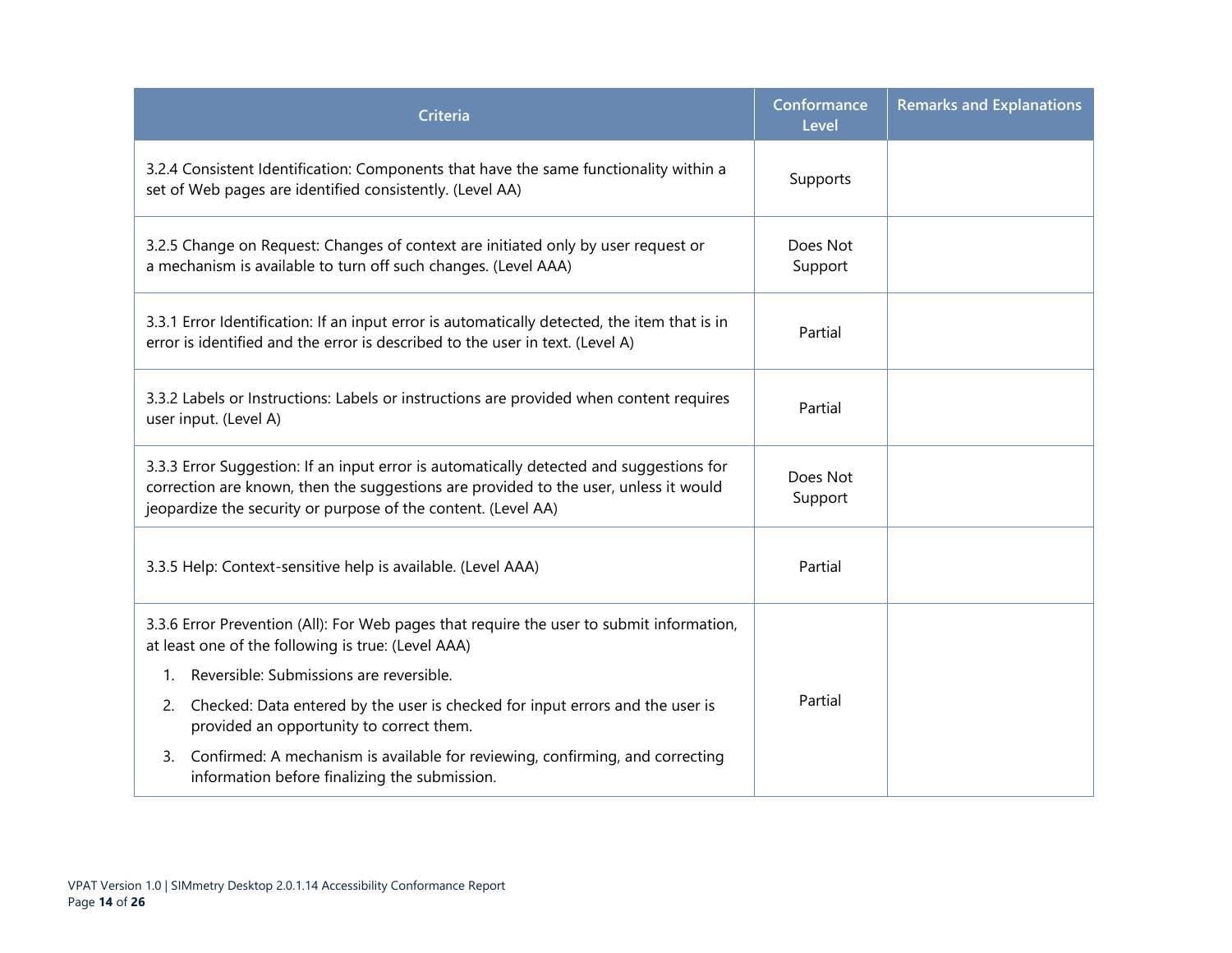#### **2.4 Principle 4: Robust**

Content must be robust enough that it can be interpreted reliably by a wide variety of user agents, including assistive technologies.

**Table 2.4: Robust**

<span id="page-16-0"></span>

| <b>Criteria</b>                                                                                                                                                                                                                                                                                                                                                                                                                                                                                             | Conformance<br>Level | <b>Remarks and Explanations</b> |
|-------------------------------------------------------------------------------------------------------------------------------------------------------------------------------------------------------------------------------------------------------------------------------------------------------------------------------------------------------------------------------------------------------------------------------------------------------------------------------------------------------------|----------------------|---------------------------------|
| 4.1.1 Parsing: In content implemented using markup languages, elements have<br>complete start and end tags, elements are nested according to their specifications,<br>elements do not contain duplicate attributes, and any IDs are unique, except where the<br>specifications allow these features. (Level A)<br>Note: Start and end tags that are missing a critical character in their formation, such as<br>a closing angle bracket or a mismatched attribute value quotation mark are not<br>complete. | Not Applicable       |                                 |
| 4.1.2 Name, Role, Value: For all user interface components (including but not limited<br>to: form elements, links and components generated by scripts), the name and role can<br>be programmatically determined; states, properties, and values that can be set by the<br>user can be programmatically set; and notification of changes to these items is<br>available to user agents, including assistive technologies. (Level A)                                                                          | Partial              |                                 |
| Note: This success criterion is primarily for Web authors who develop or script their<br>own user interface components. For example, standard HTML controls already meet<br>this success criterion when used according to specification.                                                                                                                                                                                                                                                                    |                      |                                 |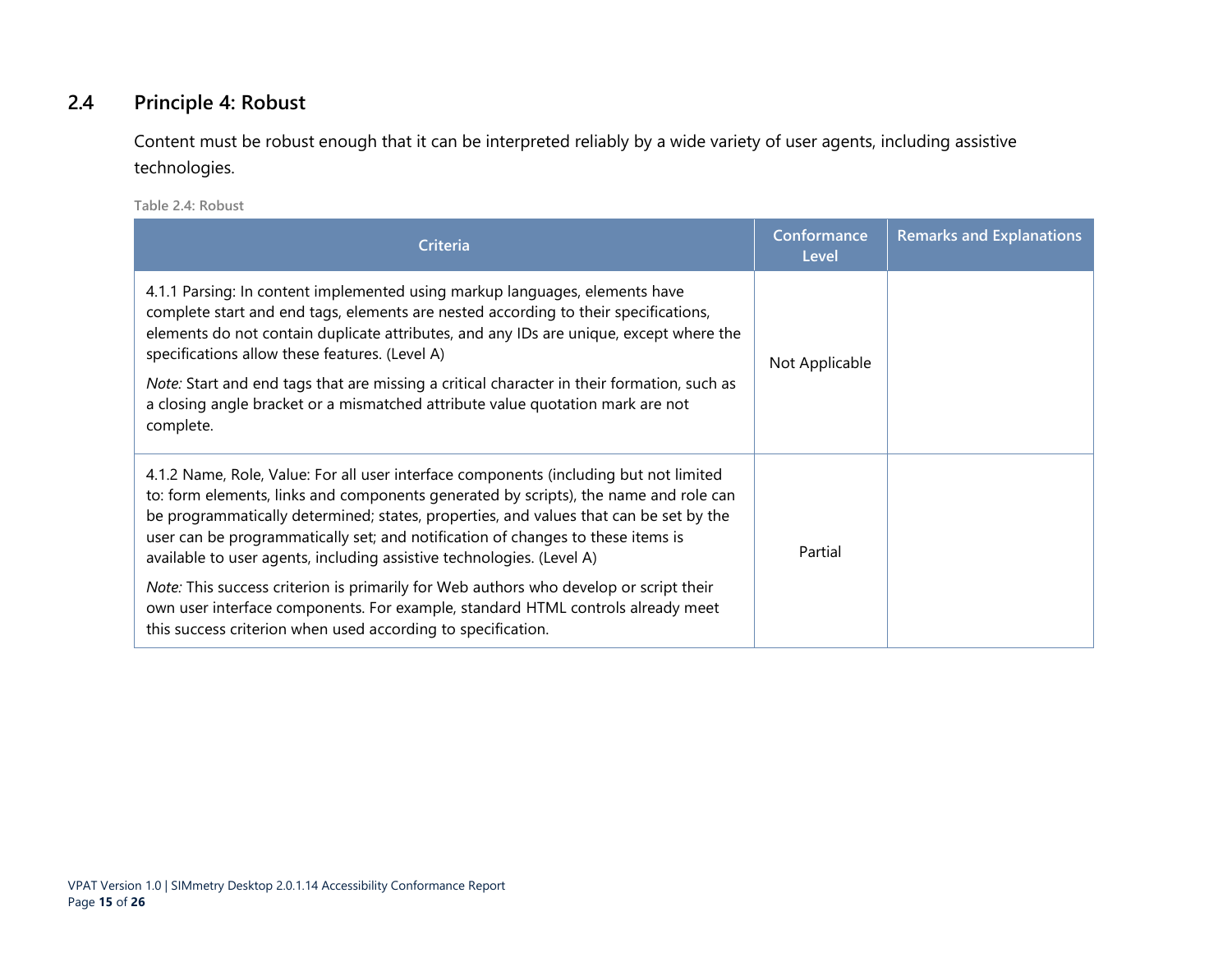# **3. Functional Performance Criteria**

**Table 3.1: Functional Performance Criteria**

<span id="page-17-0"></span>

| Criteria                                                                                                                                                                                      | Conformance<br>Level | <b>Remarks and Explanations</b> |
|-----------------------------------------------------------------------------------------------------------------------------------------------------------------------------------------------|----------------------|---------------------------------|
| 302.1 Without Vision<br>Where a visual mode of operation is provided, ICT shall provide at least one mode of<br>operation that does not require user vision.                                  | Does Not<br>Support  |                                 |
| 302.2 With Limited Vision<br>Where a visual mode of operation is provided, ICT shall provide at least one mode of<br>operation that enables users to make use of limited vision.              | Does Not<br>Support  |                                 |
| 302.3 Without Perception of Color<br>Where a visual mode of operation is provided, ICT shall provide at least one visual<br>mode of operation that does not require user perception of color. | Partial              |                                 |
| 302.4 Without Hearing<br>Where an audible mode of operation is provided, ICT shall provide at least one mode<br>of operation that does not require user hearing.                              | Not Applicable       |                                 |
| 302.5 With Limited Hearing<br>Where an audible mode of operation is provided, ICT shall provide at least one mode<br>of operation that enables users to make use of limited hearing.          | Not Applicable       |                                 |
| 302.6 Without Speech<br>Where speech is used for input, control, or operation, ICT shall provide at least one<br>mode of operation that does not require user speech.                         | Supports             |                                 |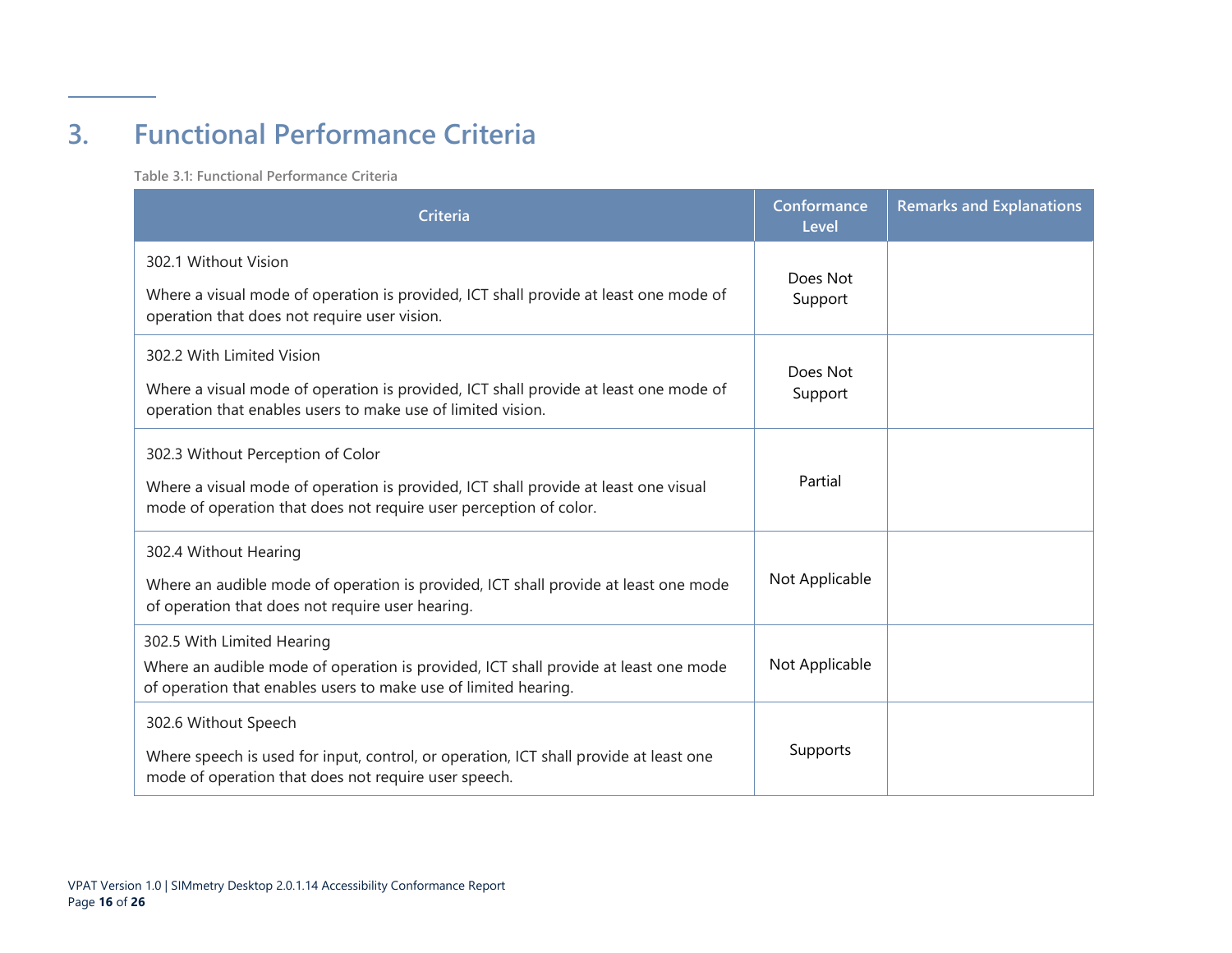| <b>Criteria</b>                                                                                                                                                                                                  | Conformance<br>Level | <b>Remarks and Explanations</b> |
|------------------------------------------------------------------------------------------------------------------------------------------------------------------------------------------------------------------|----------------------|---------------------------------|
| 302.7 With Limited Manipulation<br>Where a manual mode of operation is provided, ICT shall provide at least one mode of<br>operation that does not require fine motor control or simultaneous manual operations. | Not Applicable       |                                 |
| 302.8 With Limited Reach and Strength<br>Where a manual mode of operation is provided, ICT shall provide at least one mode of<br>operation that is operable with limited reach and limited strength.             | Not Applicable       |                                 |
| 302.9 With Limited Language, Cognitive, and Learning Abilities<br>ICT shall provide features making its use by individuals with limited cognitive,<br>language, and learning abilities simpler and easier.       | Not Applicable       |                                 |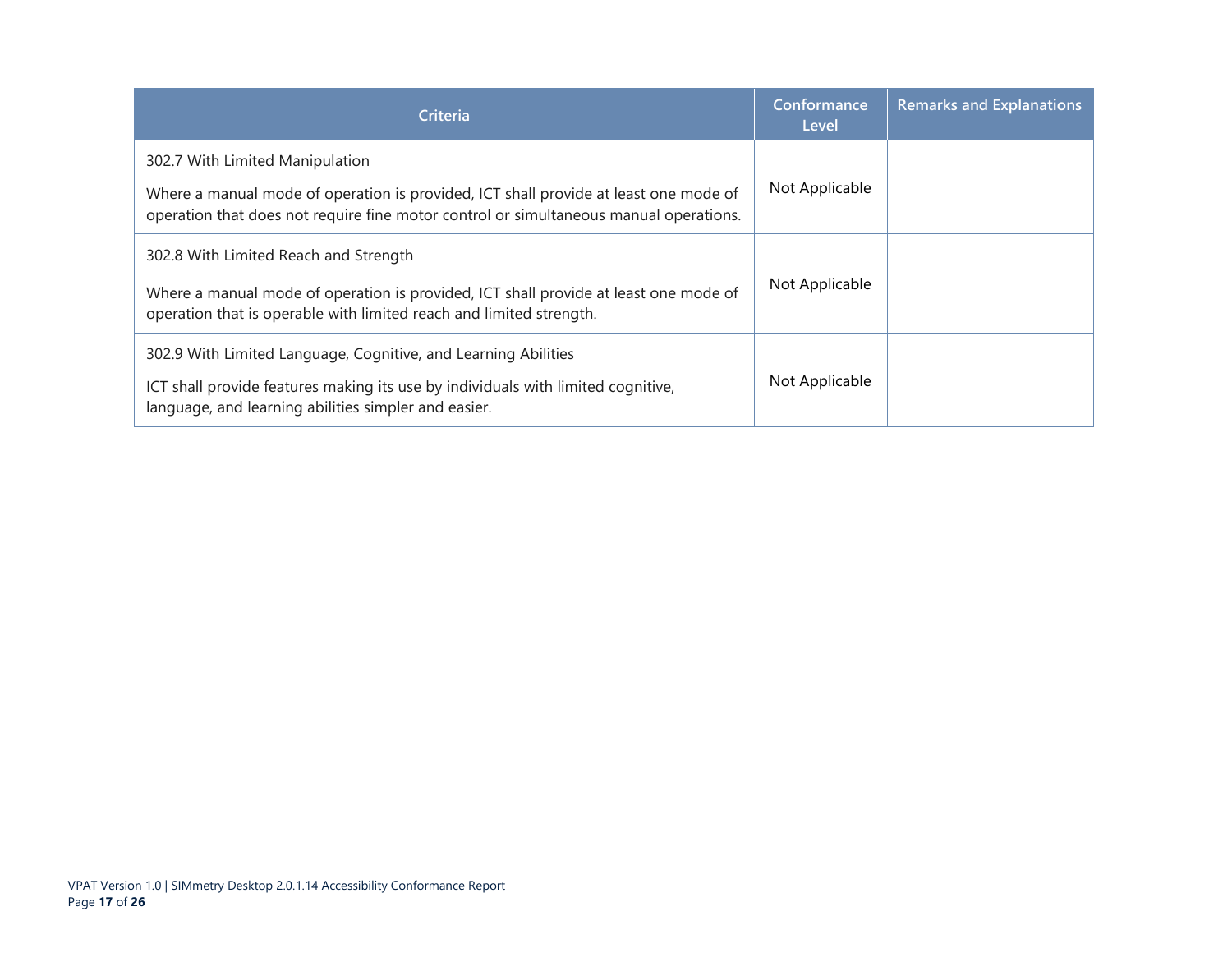### **4. Hardware**

<span id="page-19-0"></span>SIMmetry Desktop is a software application, therefore hardware criteria not applicable.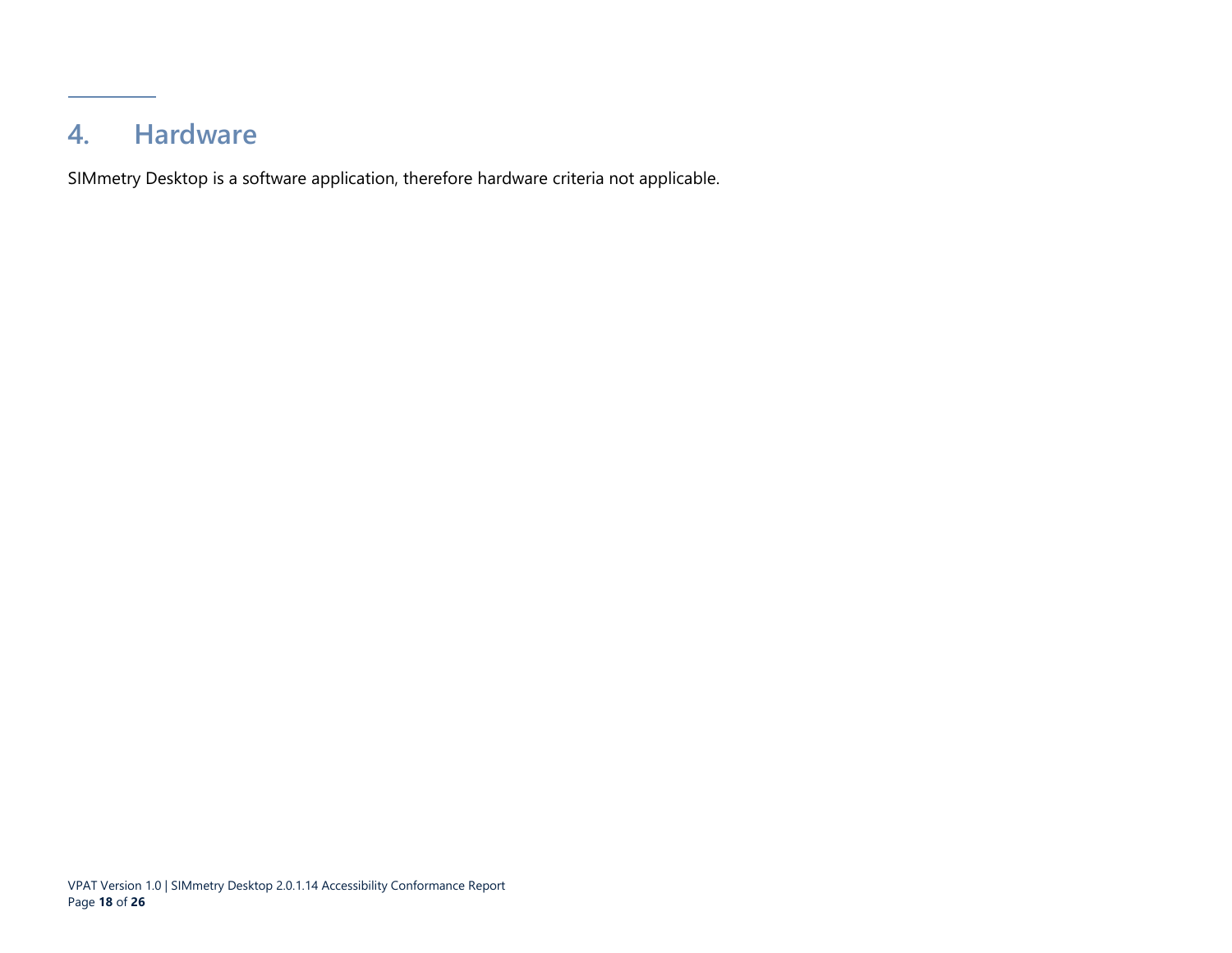### **5. Software**

**Table 5.1: Software**

<span id="page-20-0"></span>

| Criteria                                                                                                                                                                                                                                                                                                                                                                                                                                                             | Conformance<br>Level | <b>Remarks and Explanations</b> |
|----------------------------------------------------------------------------------------------------------------------------------------------------------------------------------------------------------------------------------------------------------------------------------------------------------------------------------------------------------------------------------------------------------------------------------------------------------------------|----------------------|---------------------------------|
| 502.1 General                                                                                                                                                                                                                                                                                                                                                                                                                                                        |                      |                                 |
| Software shall interoperate with assistive technology and shall conform to 502.<br>EXCEPTION: ICT conforming to 402 shall not be required to conform to 502                                                                                                                                                                                                                                                                                                          |                      |                                 |
| 502.2 Documented Accessibility Features<br>Software with platform features defined in platform documentation as accessibility<br>features shall conform to 502.2.                                                                                                                                                                                                                                                                                                    | Does Not<br>Support  |                                 |
| 502.3 Accessibility Services<br>Platform software and software tools that are provided by the platform developer shall<br>provide a documented set of accessibility services that support applications running on<br>the platform to interoperate with assistive technology and shall conform to 502.3.<br>Applications that are also platforms shall expose the underlying platform accessibility<br>services or implement other documented accessibility services. | Does Not<br>Support  |                                 |
| 502.3.1 Object Information<br>The object role, state(s), properties, boundary, name, and description shall be<br>programmatically determinable.                                                                                                                                                                                                                                                                                                                      | Does Not<br>Support  |                                 |
| 502.3.2 Modification of Object Information<br>States and properties that can be set by the user shall be capable of being set<br>programmatically, including through assistive technology.                                                                                                                                                                                                                                                                           | Does Not<br>Support  |                                 |
| 502.3.3 Row, Column, and Headers                                                                                                                                                                                                                                                                                                                                                                                                                                     | Does Not<br>Support  |                                 |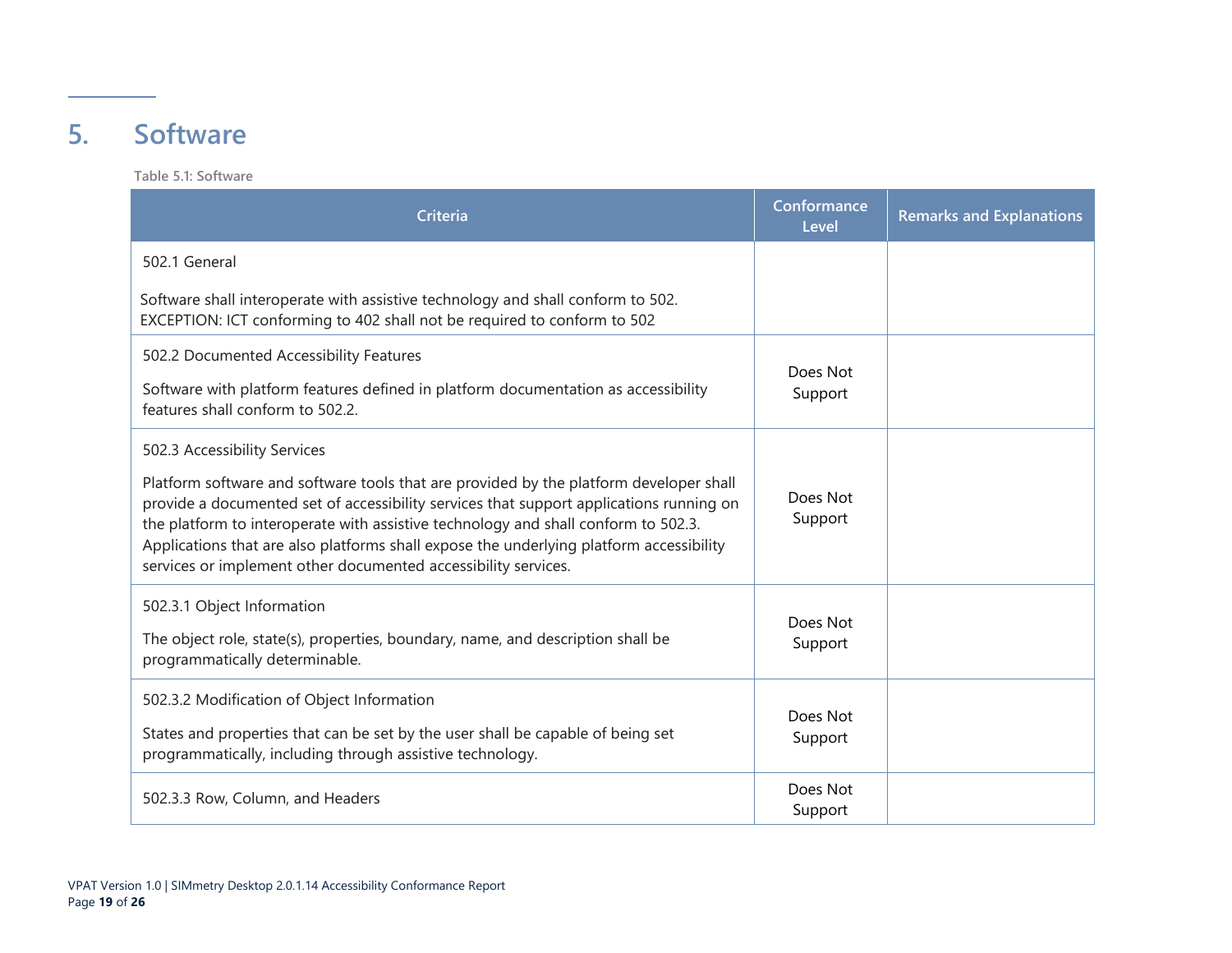| <b>Criteria</b>                                                                                                                                                                                                 | Conformance<br>Level | <b>Remarks and Explanations</b> |
|-----------------------------------------------------------------------------------------------------------------------------------------------------------------------------------------------------------------|----------------------|---------------------------------|
| If an object is in a data table, the occupied rows and columns, and any headers<br>associated with those rows or columns, shall be programmatically determinable.                                               |                      |                                 |
| 502.3.4 Values<br>Any current value(s), and any set or range of allowable values associated with an object,<br>shall be programmatically determinable.                                                          | Does Not<br>Support  |                                 |
| 502.3.5 Modification of Values<br>Values that can be set by the user shall be capable of being set programmatically,<br>including through assistive technology.                                                 | Partial              |                                 |
| 502.3.6 Label Relationships<br>Any relationship that a component has as a label for another component, or of being<br>labeled by another component, shall be programmatically determinable                      | Does Not<br>Support  |                                 |
| 502.3.7 Hierarchical Relationships<br>Any hierarchical (parent-child) relationship that a component has as a container for, or<br>being contained by, another component shall be programmatically determinable. | Does Not<br>Support  |                                 |
| 502.3.8 Text<br>The content of text objects, text attributes, and the boundary of text rendered to the<br>screen, shall be programmatically determinable.                                                       | Does Not<br>Support  |                                 |
| 502.3.9 Modification of Text<br>Text that can be set by the user shall be capable of being set programmatically,<br>including through assistive technology.                                                     | Partial              |                                 |
| 502.3.10 List of Actions<br>A list of all actions that can be executed on an object shall be programmatically<br>determinable.                                                                                  | Does Not<br>Support  |                                 |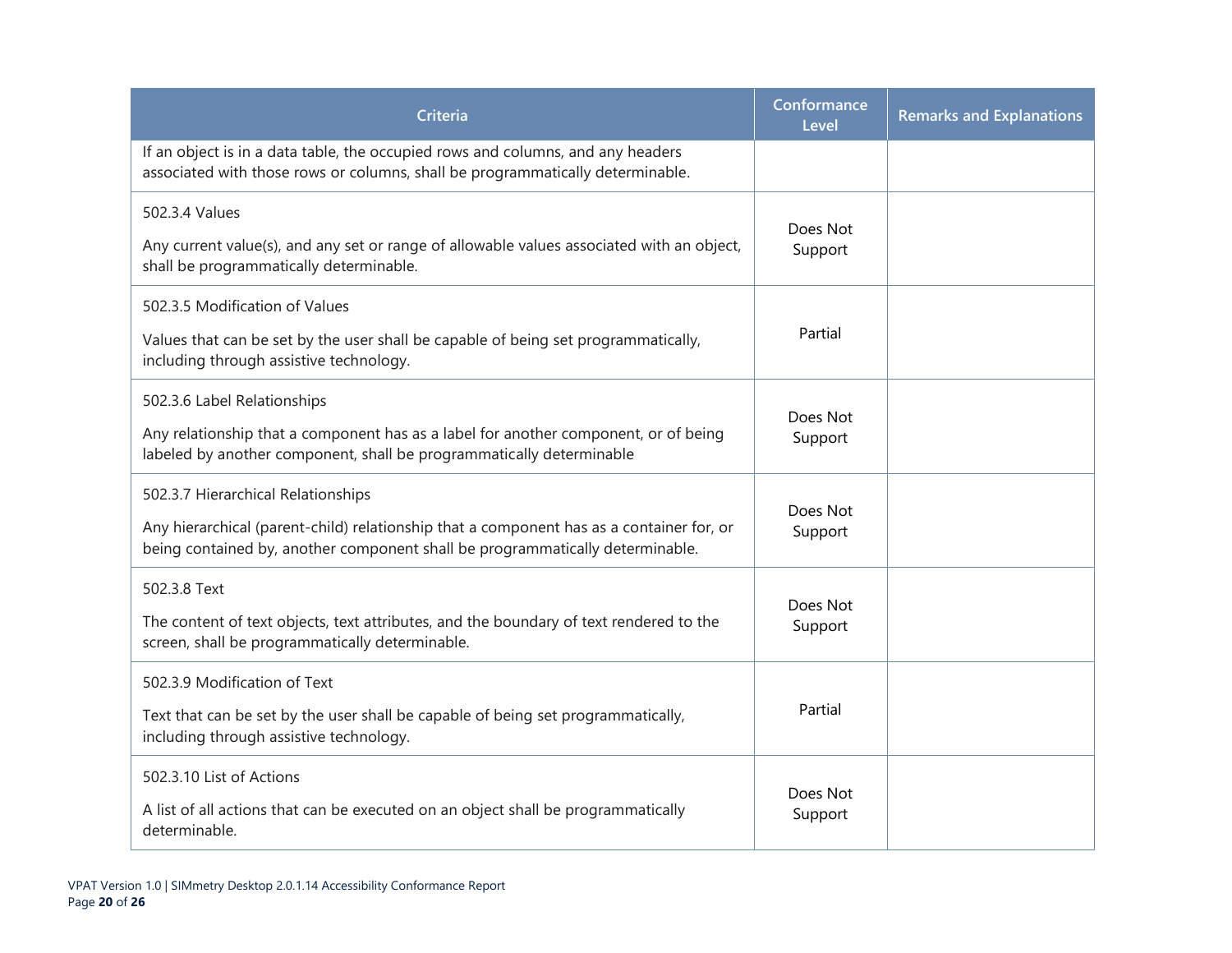| <b>Criteria</b>                                                                                                                                                                                                                         | Conformance<br>Level | <b>Remarks and Explanations</b> |
|-----------------------------------------------------------------------------------------------------------------------------------------------------------------------------------------------------------------------------------------|----------------------|---------------------------------|
| 502.3.11 Actions on Objects                                                                                                                                                                                                             | Does Not             |                                 |
| Applications shall allow assistive technology to programmatically execute available<br>actions on objects                                                                                                                               | Support              |                                 |
| 502.3.12 Focus Cursor                                                                                                                                                                                                                   |                      |                                 |
| Applications shall expose information and mechanisms necessary to track focus, text<br>insertion point, and selection attributes of user interface components.                                                                          | Partial              |                                 |
| 502.3.13 Modification of Focus Cursor                                                                                                                                                                                                   |                      |                                 |
| Focus, text insertion point, and selection attributes that can be set by the user shall be<br>capable of being set programmatically, including through the use of assistive<br>technology.                                              | Supports             |                                 |
| 502.3.14 Event Notification                                                                                                                                                                                                             |                      |                                 |
| Notification of events relevant to user interactions, including but not limited to,<br>changes in the component's state(s), value, name, description, or boundary, shall be<br>available to assistive technology.                       | Does Not<br>Support  |                                 |
| 502.4 Platform Accessibility Features                                                                                                                                                                                                   |                      |                                 |
| Platforms and platform software shall conform to the requirements in ANSI/HFES 200.2,<br>Human Factors Engineering of Software User Interfaces - Part 2: Accessibility (2008)<br>(incorporated by reference, see 702.4.1) listed below: |                      |                                 |
| 1. Section 9.3.3 Enable sequential entry of multiple (chorded) keystrokes;                                                                                                                                                              |                      |                                 |
| Section 9.3.4 Provide adjustment of delay before key acceptance;<br>2.                                                                                                                                                                  | Not Applicable       |                                 |
| Section 9.3.5 Provide adjustment of same-key double-strike acceptance;<br>3.                                                                                                                                                            |                      |                                 |
| Section 10.6.7 Allow users to choose visual alternative for audio output;<br>4.                                                                                                                                                         |                      |                                 |
| Section 10.6.8 Synchronize audio equivalents for visual events;<br>5.                                                                                                                                                                   |                      |                                 |
| Section 10.6.9 Provide speech output services; and<br>6.                                                                                                                                                                                |                      |                                 |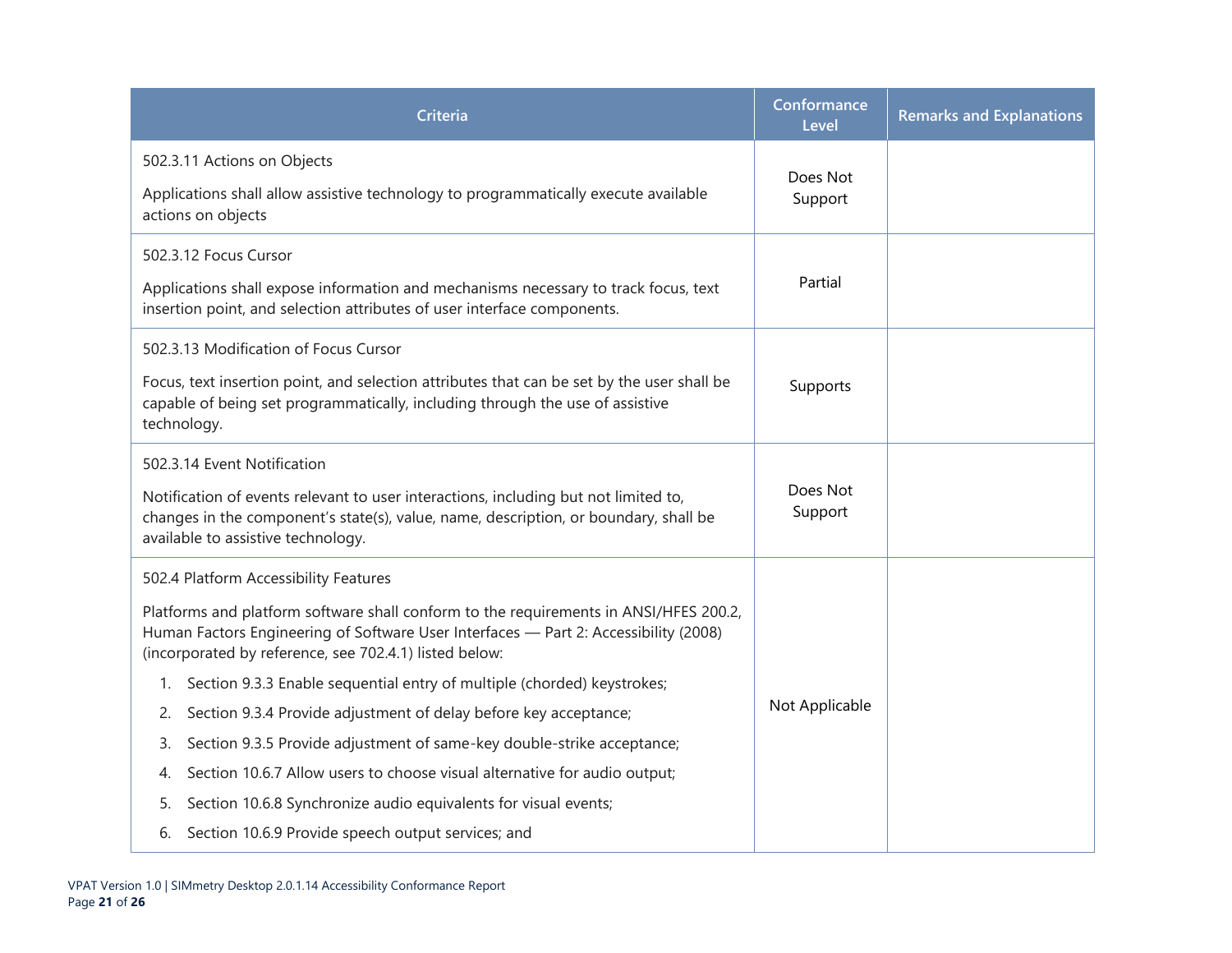| Criteria                                                                                                                                                                                                                                                                                                            | Conformance<br>Level | <b>Remarks and Explanations</b> |
|---------------------------------------------------------------------------------------------------------------------------------------------------------------------------------------------------------------------------------------------------------------------------------------------------------------------|----------------------|---------------------------------|
| 7. Section 10.7.1 Display any captions provided.                                                                                                                                                                                                                                                                    |                      |                                 |
| 503.1 General                                                                                                                                                                                                                                                                                                       |                      |                                 |
| Applications shall conform to 503.                                                                                                                                                                                                                                                                                  |                      |                                 |
| 503.2 User Preferences                                                                                                                                                                                                                                                                                              |                      |                                 |
| Applications shall permit user preferences from platform settings for color, contrast,<br>font type, font size, and focus cursor.<br>EXCEPTION: Applications that are designed to be isolated from their underlying<br>platform software, including Web applications, shall not be required to conform to<br>503.2. | Does Not<br>Support  |                                 |
| 503.3 Alternative User Interfaces                                                                                                                                                                                                                                                                                   |                      |                                 |
| Where an application provides an alternative user interface that functions as assistive<br>technology, the application shall use platform and other industry standard accessibility<br>services.                                                                                                                    | Not Applicable       |                                 |
| 503.4 User Controls for Captions and Audio Description                                                                                                                                                                                                                                                              |                      |                                 |
| Where ICT displays video with synchronized audio, ICT shall provide user controls for<br>closed captions and audio descriptions conforming to 503.4                                                                                                                                                                 | Does Not<br>Support  |                                 |
| 503.4.1 Caption Controls                                                                                                                                                                                                                                                                                            |                      |                                 |
| Where user controls are provided for volume adjustment, ICT shall provide user<br>controls for the selection of captions at the same menu level as the user controls for<br>volume or program selection.                                                                                                            | Not Applicable       |                                 |
| 503.4.2 Audio Description Controls                                                                                                                                                                                                                                                                                  |                      |                                 |
| Where user controls are provided for program selection, ICT shall provide user controls<br>for the selection of audio descriptions at the same menu level as the user controls for<br>volume or program selection.                                                                                                  | Not Applicable       |                                 |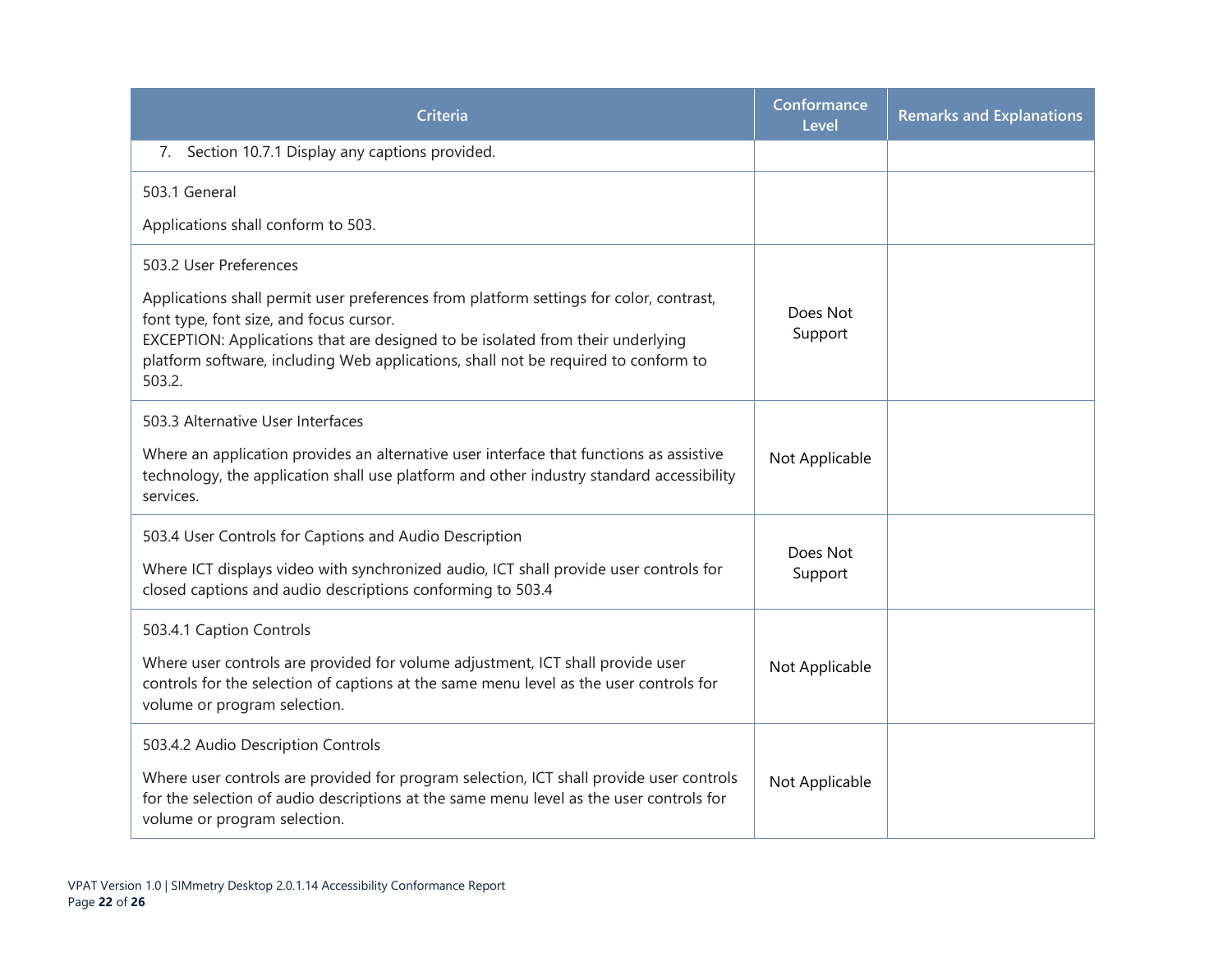| <b>Criteria</b>                                                                                                                                                                                                                                                                                                                                                                                                                                                                                                                                                       | Conformance<br>Level | <b>Remarks and Explanations</b> |
|-----------------------------------------------------------------------------------------------------------------------------------------------------------------------------------------------------------------------------------------------------------------------------------------------------------------------------------------------------------------------------------------------------------------------------------------------------------------------------------------------------------------------------------------------------------------------|----------------------|---------------------------------|
| 504.1 General                                                                                                                                                                                                                                                                                                                                                                                                                                                                                                                                                         |                      |                                 |
| Where an application is an authoring tool, the application shall conform to 504 to the<br>extent that information required for accessibility is supported by the destination<br>format.                                                                                                                                                                                                                                                                                                                                                                               |                      |                                 |
| 504.2 Content Creation or Editing                                                                                                                                                                                                                                                                                                                                                                                                                                                                                                                                     |                      |                                 |
| Authoring tools shall provide a mode of operation to create or edit content that<br>conforms to Level A and Level AA Success Criteria and Conformance Requirements in<br>WCAG 2.0 (incorporated by reference, see 702.10.1) for all supported features and, as<br>applicable, to file formats supported by the authoring tool. Authoring tools shall permit<br>authors the option of overriding information required for accessibility.<br>EXCEPTION: Authoring tools shall not be required to conform to 504.2 when used to<br>directly edit plain text source code. | Does Not<br>Support  |                                 |
| 504.2.1 Preservation of Information Provided for Accessibility in Format Conversion<br>Authoring tools shall, when converting content from one format to another or saving<br>content in multiple formats, preserve the information required for accessibility to the<br>extent that the information is supported by the destination format.                                                                                                                                                                                                                          | Not Applicable       |                                 |
| 504.2.2 PDF Export                                                                                                                                                                                                                                                                                                                                                                                                                                                                                                                                                    |                      |                                 |
| Authoring tools capable of exporting PDF files that conform to ISO 32000-1:2008 (PDF<br>1.7) shall also be capable of exporting PDF files that conform to ANSI/AIIM/ISO 14289-<br>1:2016 (PDF/UA-1) (incorporated by reference, see 702.3.1).                                                                                                                                                                                                                                                                                                                         | Not Tested           |                                 |
| 504.3 Prompts                                                                                                                                                                                                                                                                                                                                                                                                                                                                                                                                                         |                      |                                 |
| Authoring tools shall provide a mode of operation that prompts authors to create<br>content that conforms to Level A and Level AA Success Criteria and Conformance<br>Requirements in WCAG 2.0 (incorporated by reference, see 702.10.1) for supported<br>features and, as applicable, to file formats supported by the authoring tool.                                                                                                                                                                                                                               | Not Applicable       |                                 |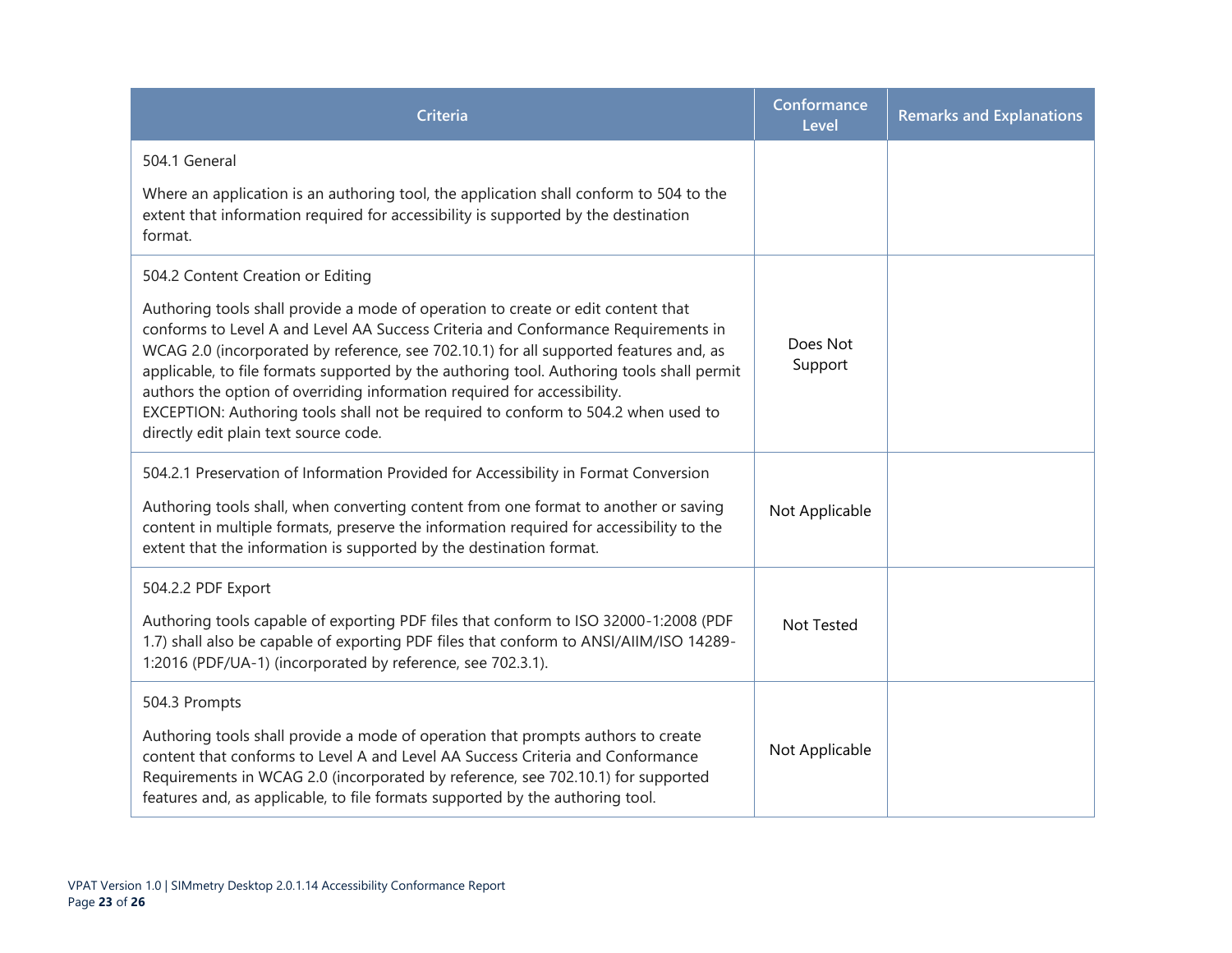| <b>Criteria</b>                                                                                                                                                                                                                                                                                                                                                                       | Conformance<br>Level | <b>Remarks and Explanations</b> |
|---------------------------------------------------------------------------------------------------------------------------------------------------------------------------------------------------------------------------------------------------------------------------------------------------------------------------------------------------------------------------------------|----------------------|---------------------------------|
| 504.4 Templates<br>Where templates are provided, templates allowing content creation that conforms to<br>Level A and Level AA Success Criteria and Conformance Requirements in WCAG 2.0<br>(incorporated by reference, see 702.10.1) shall be provided for a range of template uses<br>for supported features and, as applicable, to file formats supported by the authoring<br>tool. | Not Applicable       |                                 |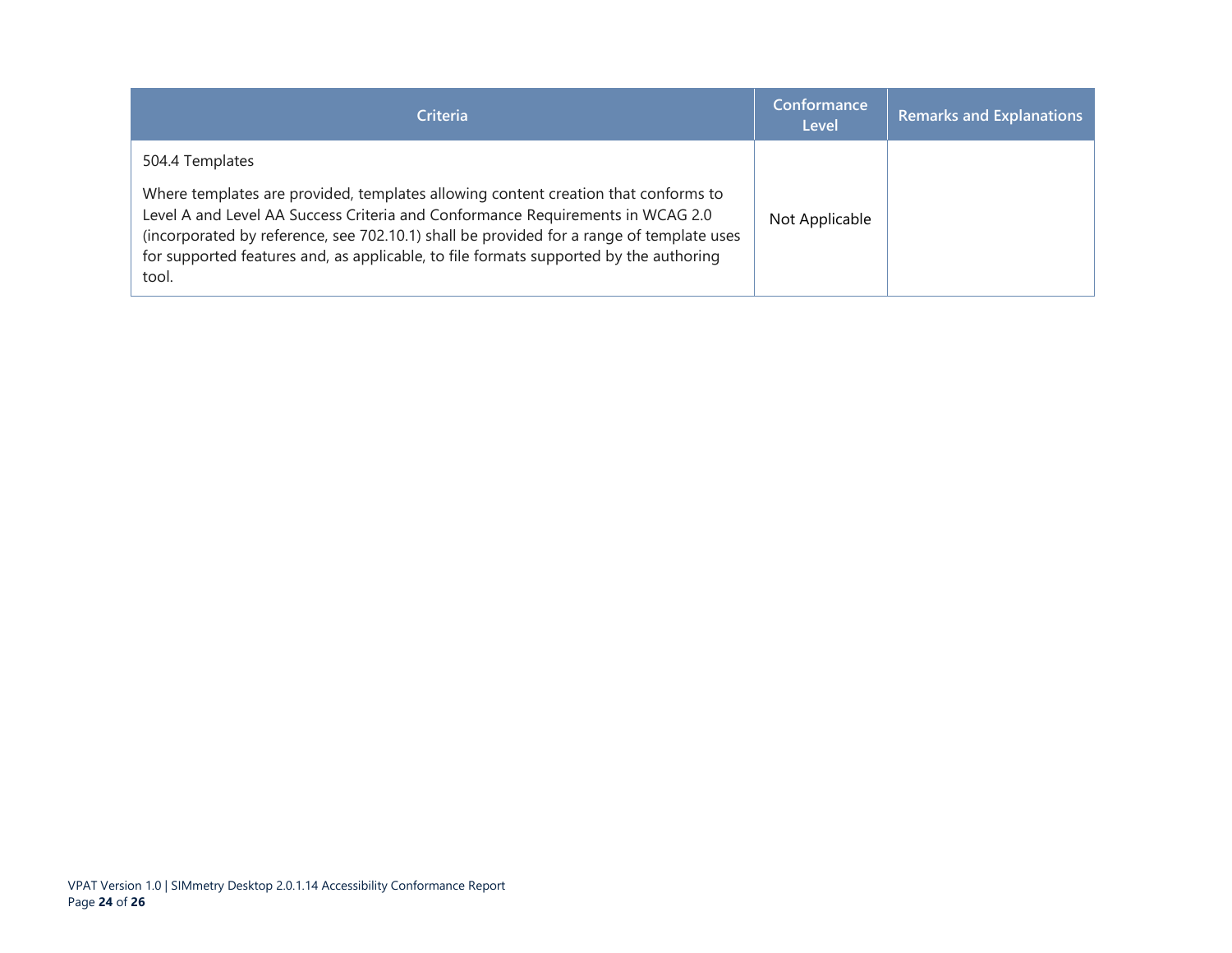# **6. Support Documentation and Services**

**Table 6.1: Support Documentation**

<span id="page-26-0"></span>

| <b>Criteria</b>                                                                                                                                                                                                                                                                           | Conformance<br>Level | <b>Remarks and Explanations</b> |
|-------------------------------------------------------------------------------------------------------------------------------------------------------------------------------------------------------------------------------------------------------------------------------------------|----------------------|---------------------------------|
| 602.1 General                                                                                                                                                                                                                                                                             |                      |                                 |
| Documentation that supports the use of ICT shall conform to 602.                                                                                                                                                                                                                          |                      |                                 |
| 602.2 Accessibility and Compatibility Features                                                                                                                                                                                                                                            |                      |                                 |
| Documentation shall list and explain how to use the accessibility and compatibility<br>features required by Chapters 4 and 5. Documentation shall include accessibility<br>features that are built-in and accessibility features that provide compatibility with<br>assistive technology. | Not Applicable       |                                 |
| 602.3 Electronic Support Documentation<br>Documentation in electronic format, including Web-based self-service support, shall<br>conform to Level A and Level AA Success Criteria and Conformance Requirements in<br>WCAG 2.0 (incorporated by reference, see 702.10.1).                  | Supports             |                                 |
| 602.4 Alternate Formats for Non-Electronic Support Documentation<br>Where support documentation is only provided in non-electronic formats, alternate<br>formats usable by individuals with disabilities shall be provided upon request.                                                  | Not Applicable       |                                 |